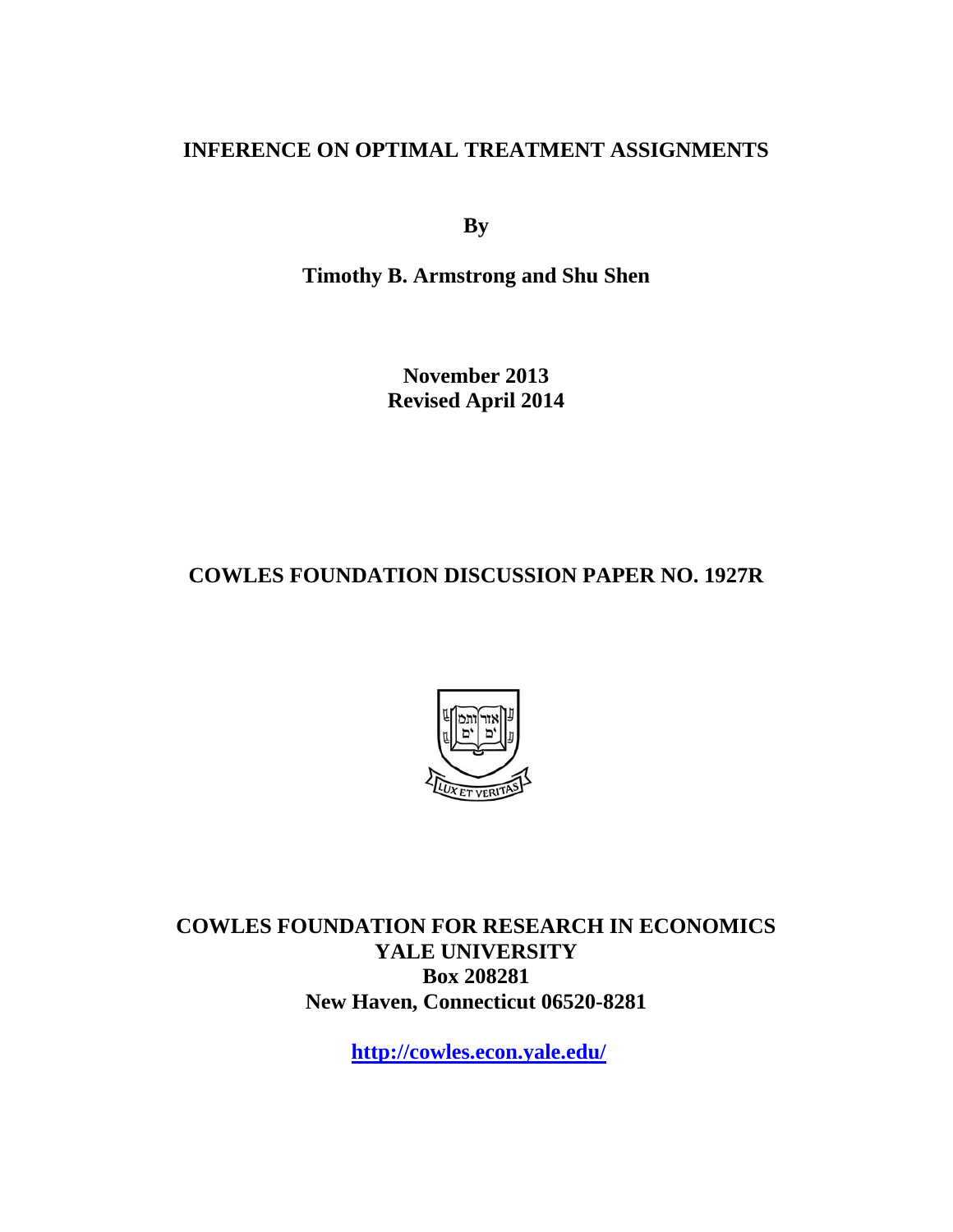# Inference on Optimal Treatment Assignments<sup>∗</sup>

Timothy B. Armstrong

Shu Shen

Yale University

University of California, Davis

April 23, 2014

#### Abstract

We consider inference on optimal treatment assignments. Our methods allow for inference on the treatment assignment rule that would be optimal given knowledge of the population treatment effect in a general setting. The procedure uses multiple hypothesis testing methods to determine a subset of the population for which assignment to treatment can be determined to be optimal after conditioning on all available information, with a prespecified level of confidence. A monte carlo study confirms that the inference procedure has good small sample behavior. We apply the method to study the Mexican conditional cash transfer program Progresa.

# 1 Introduction

In recent decades, there has been increasing recognition both in academic and public circles that social experiments or social programs, costly as they are, should be rigorously evaluated to learn lessons from past experience and to better guide future policy decisions. While a

<sup>∗</sup>We thank Colin Cameron, Azeem Shaikh and participants at the 2012 California Econometrics Conference for helpful comments. All remaining errors are our own.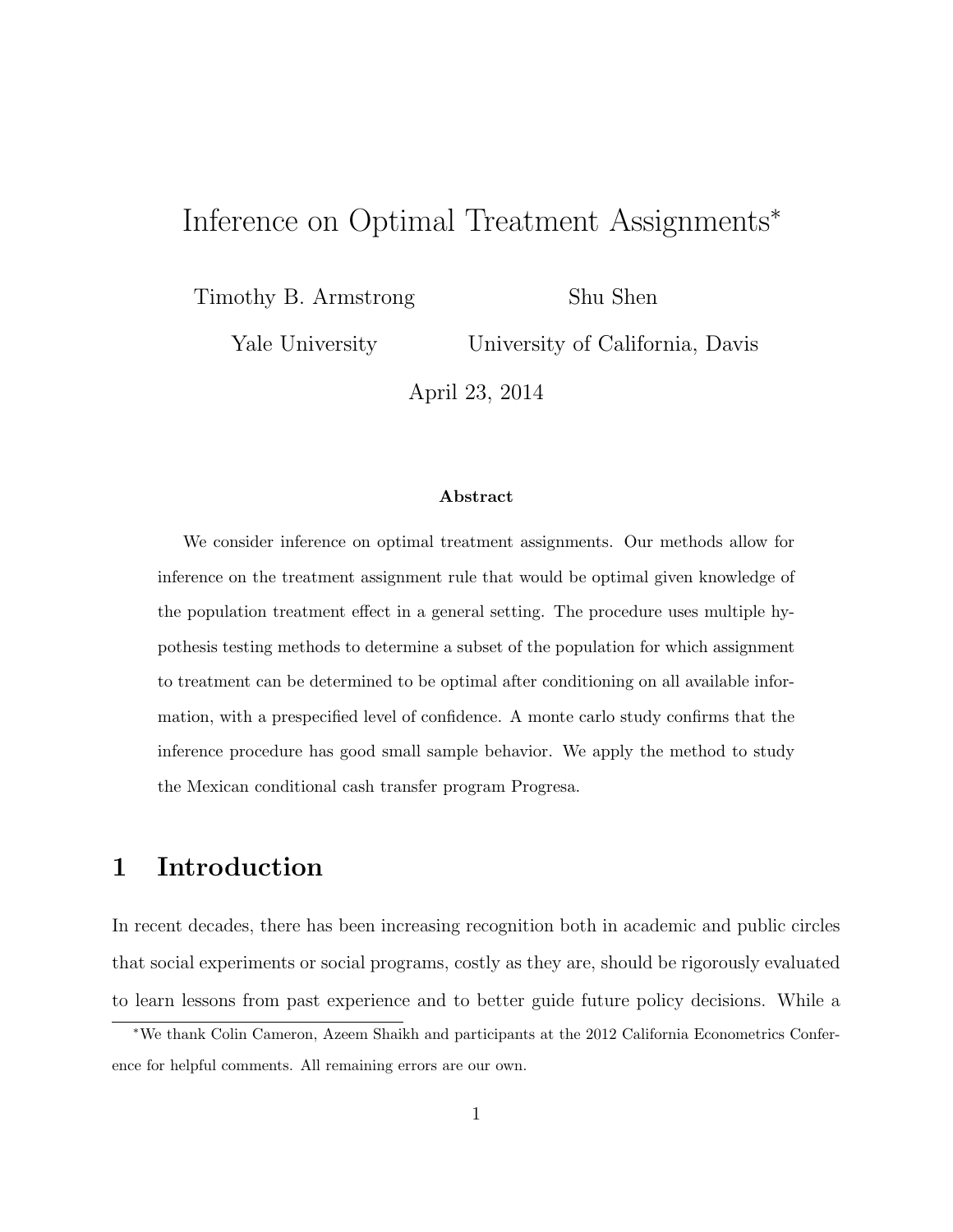recent literature has considered the problem of treatment decision rules given experimental or observational data (see, among others, Manski, 2004; Dehejia, 2005; Hirano and Porter, 2009; Stoye, 2009; Tetenov, 2012; Bhattacharya and Dupas, 2012), the problem of constructing confidence statements for the optimal decision rule has received little attention. The goal of this paper is to formulate and answer the problem of constructing confidence statements that quantify the statistical precision of a treatment assignment rule. This allows researchers to quantify how strong the evidence is in favor of treating certain individuals. This type of analysis is especially useful for policy makers who are interested in designing an efficient large-scale social program following a social experiment or an initial small-scale trial program.

To understand the importance of quantifying the statistical precision of treatment recommendations, consider the case where a policy maker wants to design a social program that gives some selected individuals a treatment intervention (say, school attendance subsidies). The effect of the treatment on the response outcome (say, attendance) is expected to be heterogeneous and varies along certain observed variables (say, distance from the nearest school). A natural goal of the policy maker is to assign treatment only to those individuals whose treatment effect is expected to be above some prespecified threshold such as zero or the cost of the treatment. The expected treatment effects of different individuals are unknown, but, if data from a previous experimental intervention is available, the policy maker can make an informed guess about who should be treated, say, by selecting only individuals with values of observed variables linked to estimated conditional average treatment effect (conditional on individuals' observed characteristics) exceeding the prespecified threshold. The literature on statistical treatment rules has formulated the notion of an "informed guess" and proposed solutions in terms of statistical decision theory. The contribution of this paper is to develop methods that accompany the treatment assignment rule with a confidence statement describing how strong the evidence is in favor of treating the selected individuals. Obviously, a large scale experimental intervention with many observations would provide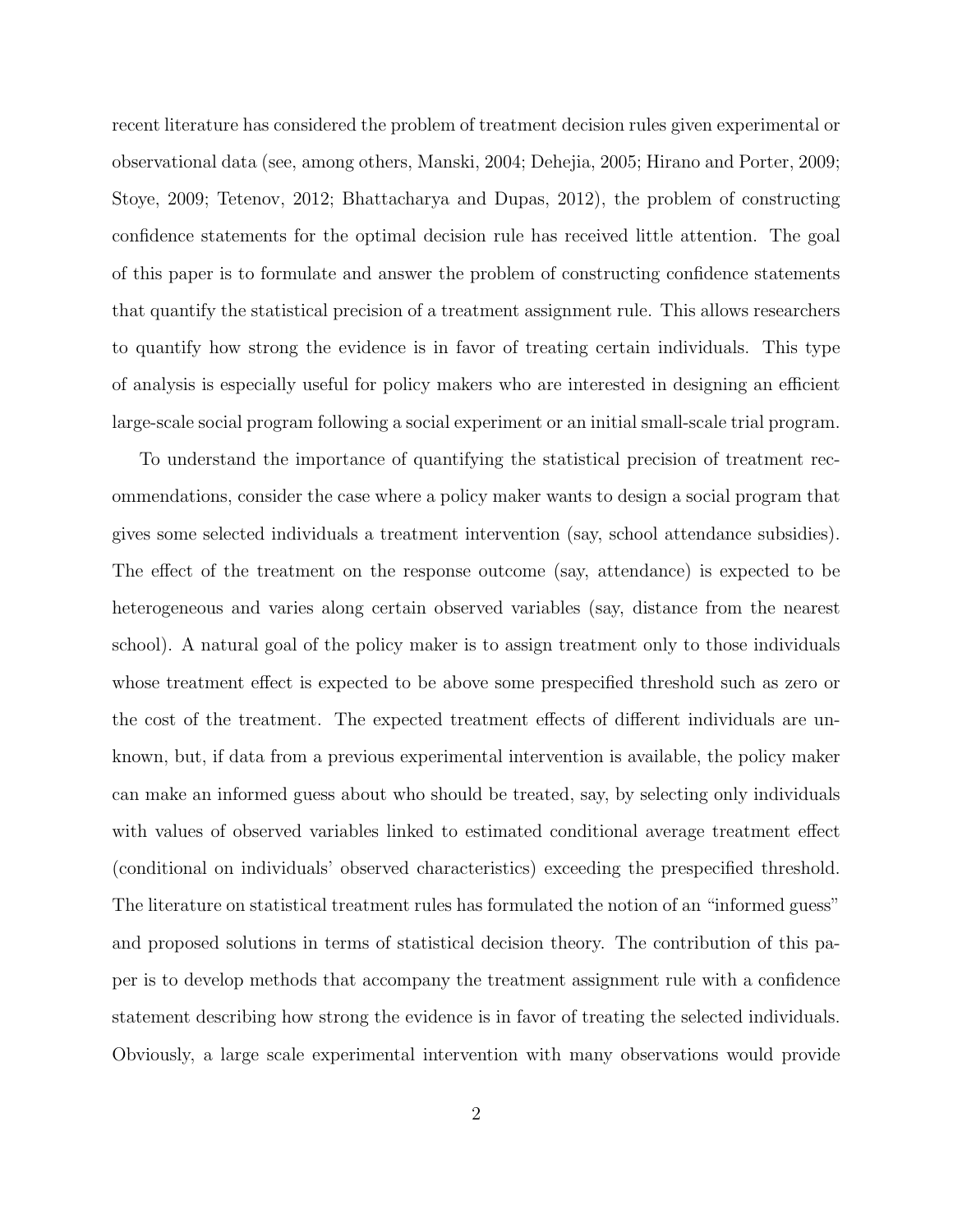more compelling evidence for or against treatment than an otherwise identical experiment with fewer observations. Quantifying this requires statements about statistical precision of the treatment decision rule; this is the question that we formulate and answer in this paper.

We formulate the problem of inference on the optimal treatment assignment as one of reporting a subset of individuals for which treatment can be determined to be optimal conditional on observables while controlling the probability that this set contains any individual for whom treatment should not be recommended conditional on the available information. Our procedures recognize the equivalence of this problem with the problem of multiple hypothesis testing. We propose to select the individuals to be treated by testing multiple hypotheses that the conditional average treatment effect is positive for each individual based on the value of the conditioning variable, while controlling the probability of false rejection of any single hypothesis.

The proposed inference procedure for optimal treatment assignment is useful in policy analysis and social program studies. In this paper we apply the inference method to the Mexican conditional cash transfer program Progresa. Progresa gives cash to households in poor villages if their children attend school regularly. The program is often criticized by the literature for its "leakage of benefit", or transferring cash to households who would send children to school anyway. Therefore, it is very important to statistically quantify the evidence in favor of Progresa treatments. Using data collected from the experimental phase of Progresa, we demonstrate how the proposed inference procedure can be used to distinguish households for which the cash transfer increases children school attendance and statistically quantify the confidence level associated with treating these selected households.

The problem of optimal treatment assignment<sup>1</sup> has been considered by Manski  $(2004)$ ,

<sup>&</sup>lt;sup>1</sup>The phrase "optimal treatment assignment" is also used in the experimental design literature, where treatment assignments are designed to minimize the asymptotic variance bound or risk of treatment effect estimators (see Hahn, Hirano, and Karlan, 2011; Kasy, 2013). In contrast to this literature, which con-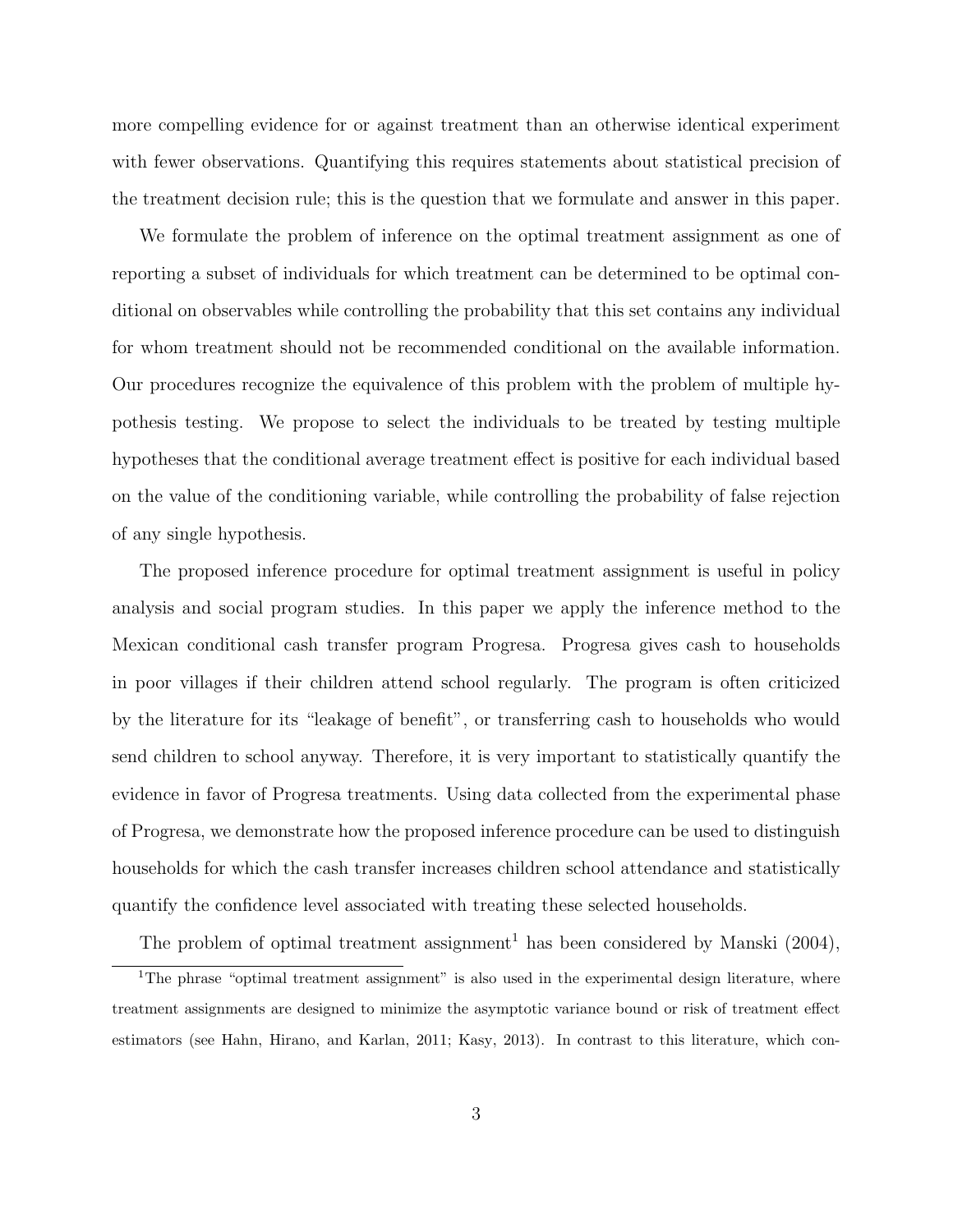Dehejia (2005), Hirano and Porter (2009), Stoye (2009), Tetenov (2012), Bhattacharya and Dupas (2012), and others. In this literature, individuals are assigned to different treatments by a social planner who maximizes social welfare or minimizes the risk associated with different treatment assignment rules.

As discussed above, our goal is distinct from and complementary to the goal of this literature: we seek to formulate and solve the problem of confidence statements for the (population) optimal treatment rule, which can be reported along with a "point estimate" given by the solution to the statistical decision problem formulated and solved in the literature described above. We emphasize that our methods are intended as a measure of statistical precision, not as a statistical treatment assignment rule that should be implemented given the data at hand (which is the problem formulated by the papers cited above). Rather, we recommend that results based on our methods be reported so that readers can quantify the statistical evidence in favor of treating each individual.

While we are not aware of other papers that consider inference on the treatment assignment rule that would be optimal in the population, Bhattacharya and Dupas (2012) derive confidence intervals for the expected welfare associated with certain statistical treatment rules. In contrast, we focus on inference on the population optimal treatment rule itself. These two methods achieve different goals. Our methods for inference on the optimal treatment rule can be used to answer questions about how optimal treatment assignment varies along observed covariates. On the other hand, our methods do not attempt to quantify the increase in welfare from a given treatment rule, which is the goal of estimates and confidence intervals for average welfare.

This paper is closely related to Anderson (2008) and to Lee and Shaikh (2013). Those papers use finite sample randomization tests to construct subsets of a discrete conditioning siders the design phase of the experiment, we take data from the initial experiment as given and focus on implications for future policy.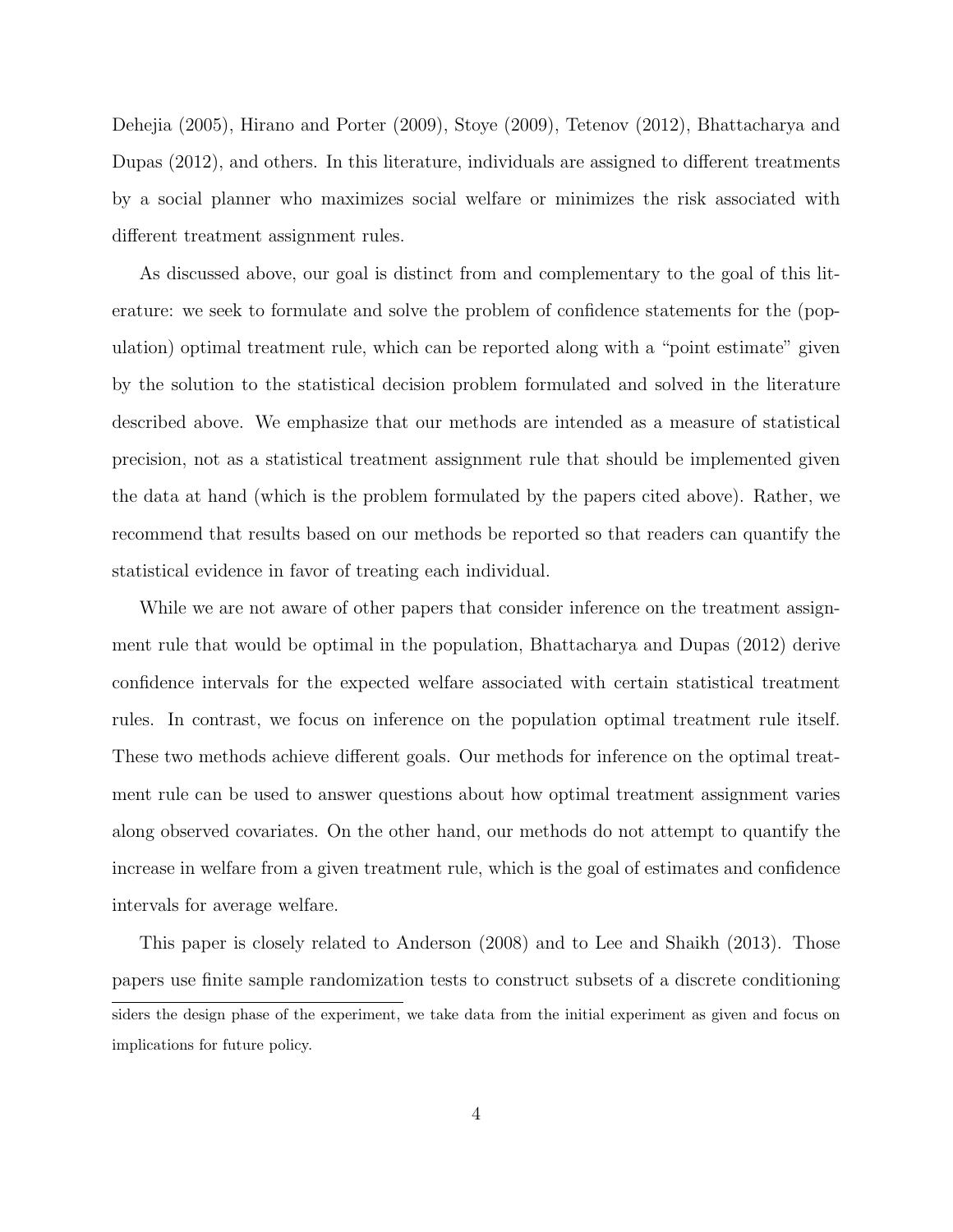variable for which treatment can be determined to have some effect on the corresponding subpopulation. Our problem is formulated differently from theirs. Our goal of finding correct inference on optimal treatment assignment rule leads us to report only those values of covariates for which treatment increases the average outcome (rather than, say, increasing the variance or decreasing the average outcome). This, and our desire to allow for continuous covariates, leads us to an asymptotic formulation of the corresponding multiple testing problem. In short, while we both use the idea of multiple hypothesis testing for set construction, our multiple hypotheses are different, leading to different test statistics and critical values.

The method we use to construct confidence statements on optimal treatment decision rules is related to the recent literature on set inference, including Chernozhukov, Hong, and Tamer (2007) and Romano and Shaikh (2010). Indeed, the complement of our treatment set can be considered a setwise confidence region in the sense of Chernozhukov, Hong, and Tamer (2007), and our solution in terms of multiple hypothesis testing can be considered a confidence region for this set that extends the methods of Romano and Shaikh (2010) to different test statistics. In addition, our paper uses step-down methods for multiple testing considered by Holm (1979) and Romano and Wolf (2005) and applied to other set inference problems by Romano and Shaikh (2010). In the case of continuous covariates, we use results from the literature on uniform confidence bands (see Neumann and Polzehl, 1998; Claeskens, 2003; Chernozhukov, Lee, and Rosen, 2011). In particular, we use results from the latter paper, which those authors use in a different class of hypothesis testing problems.<sup>2</sup>

Our proposed inference procedure on optimal treatment assignments is also related to the test for treatment effect heterogeneity considered by Crump, Hotz, Imbens, and Mitnik

<sup>2</sup>Chernozhukov, Lee, and Rosen (2011) are interested in testing a single null hypothesis involving many values of the covariate, while our formulation leads us to the multiple hypothesis testing problem of determining which values of the covariates lead to rejection; the stepdown improvement gains precision in our context, but would be irrelevant in their case.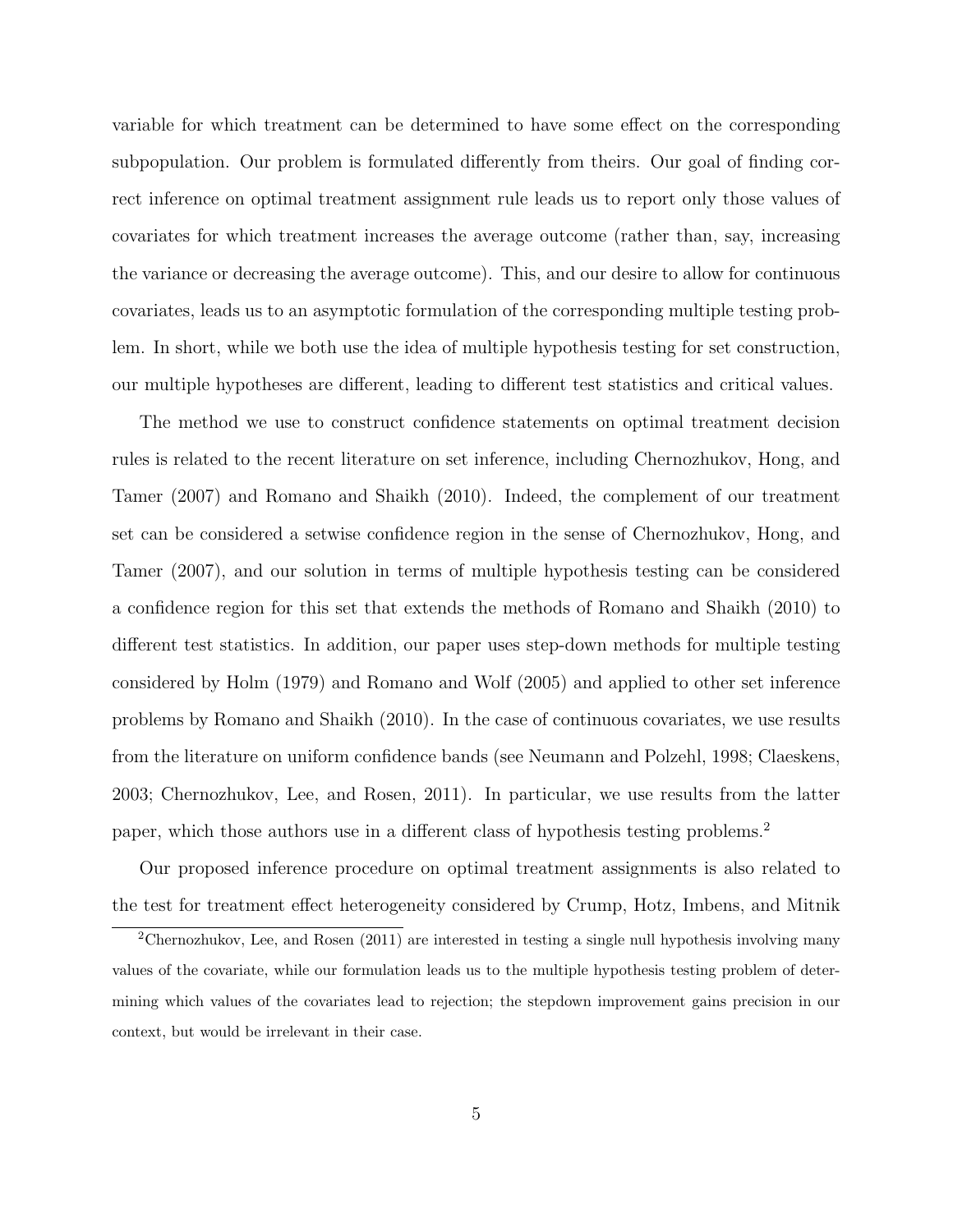(2008). In fact, it not only tests the null hypothesis that the treatment effect does not vary along an observed variable, but also solves the additional problem of determining which values of the variable cause this null to be rejected. Thus, our paper extends the body of knowledge on treatment effect heterogeneity by providing a procedure to determine for which values of the conditioning variable the conditional average treatment effect differs from the average over the entire population.

Monte Carlo experiments shows that our proposed inference procedure have good size and power properties in small sample. The method properly controls the probability of including wrong individuals to the confidence region and successfully selects a large portion of the true treatment beneficiaries. The step-down method in multiple testing improves the power of the inference procedure given a sample size, meaning that it helps to include more individuals into the confidence region while properly controlling its statistical precision. The size and power properties of the proposed inference procedure is also compared with a "folk wisdom" method based on pointwise confidence bands of the conditional average treatment effect. We show that the latter method often generates nonempty treatment sets in cases where no treatment effect is actually present.

The remainder of the paper is organized as follows. Section 2 formulates the problem of constructing confidence statements for treatment assignment rules. Section 3 links the problem of statistical inference to multiple hypothesis testing and proposes the inference method that derives the treatment assignment rule with statistical precision controlled for. Section 4 conducts several Monte Carlo experiments that study the small sample behavior of the proposed inference method. Section 5 applies the method to the Progresa example. Section 6 concludes.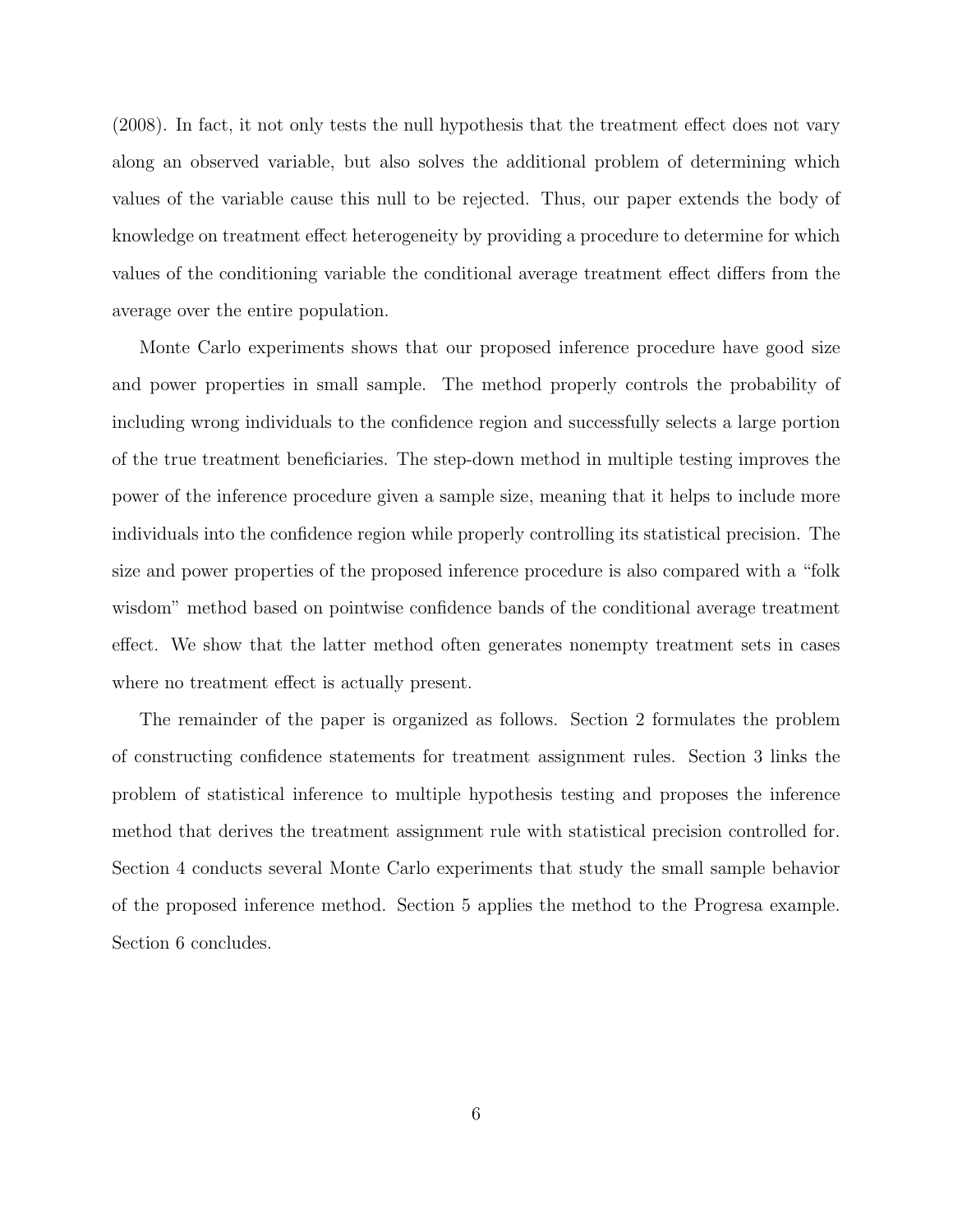### 2 Setup

To describe the problem in more detail, we introduce some notation. For each individual i, there is a potential outcome  $Y_i(1)$  with treatment, a potential outcome  $Y_i(0)$  with no treatment, and a vector of variables  $X_i$  observed before a treatment is assigned. Let  $D_i \in$  $\{0,1\}$  be an indicator for treatment. The goal of a policy maker is to decide which individuals shall be assigned to the treatment group so as to maximize the expectation of some social objective function. We take the social objective function, without loss of generality, to be the realized outcome itself.<sup>3</sup>

Let  $t(x) \equiv E(Y_i(1) - Y_i(0) | X_i = x)$  be the conditional average treatment effect. Then the population optimal treatment policy is to treat only those individuals with a covariate  $X_i = x$  such that the conditional average treatment effect  $t(x)$  is positive. In other words, the treatment rule that would be optimal given knowledge of the distribution of potential outcomes in the population and the covariate  $X_i$  of each individual would assign treatment only to individuals with covariate  $X_i$  taking values included in the set

$$
\mathcal{X}_{+} \equiv \{x|t(x) > 0\}.
$$

While the ideas in this paper are more general, for the sake of concreteness, we formulate our results in the context of i.i.d. data from an earlier policy intervention with randomized experimental data or observational data in which an unconfoundedness assumption holds. Formally, we observe *n* observations of data  $\{(X_i, D_i, Y_i)\}_{i=1}^n$  where realized outcome  $Y_i \equiv$  $Y_i(D_i)$  and  $D_i \in \{0,1\}$  is an indicator for treatment and  $X_i$  is a vector of pretreatment observables that takes on values in a set  $\tilde{\mathcal{X}}$ . The data are assumed to take the following

<sup>&</sup>lt;sup>3</sup>This allows costs to be incorporated by being subtracted from the treatment, and budget constraints can be incorporated by estimating a shadow cost (see Bhattacharya and Dupas, 2012). The only major restriction here is that outcomes are considered individually, so peer effects are ruled out.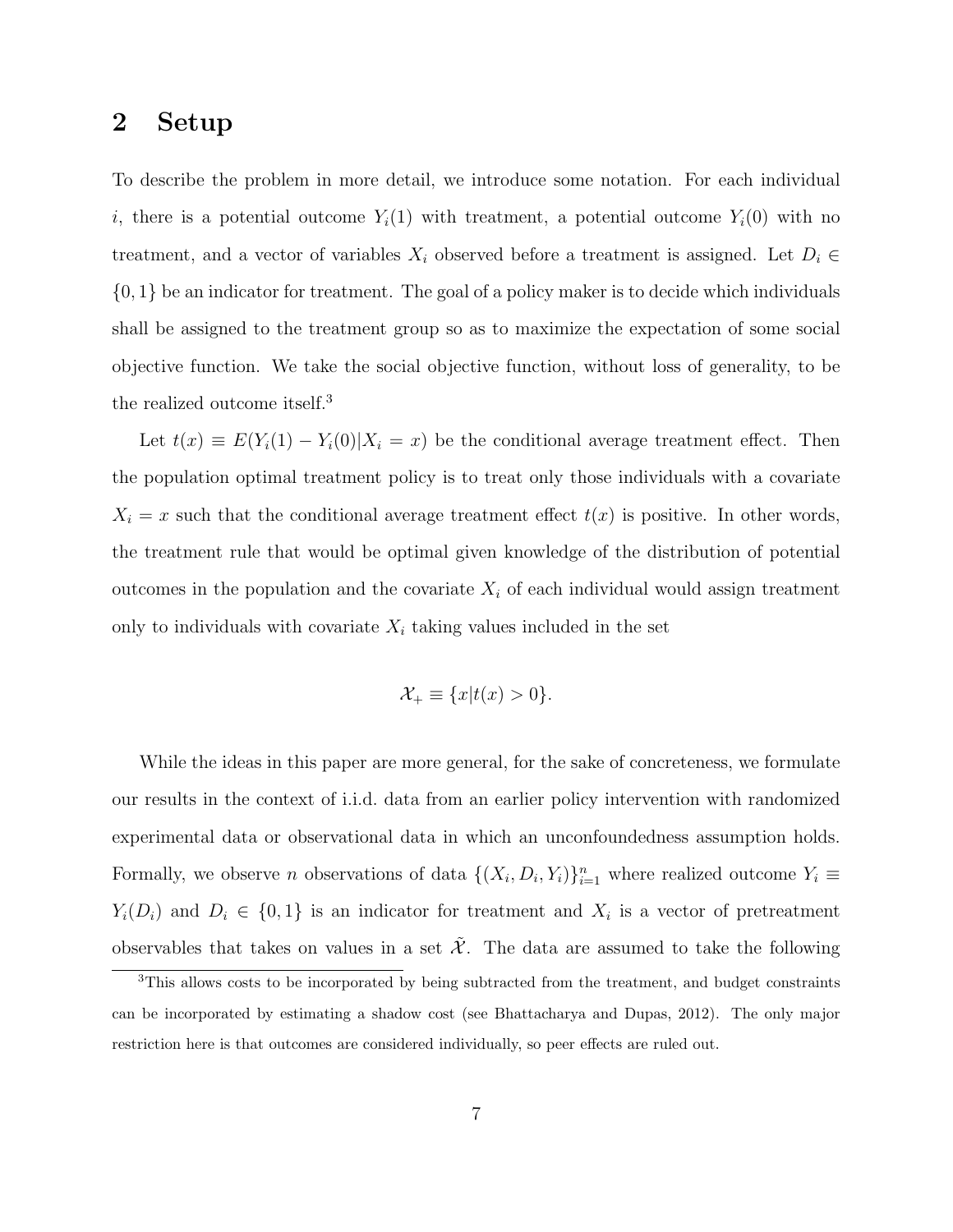unconfoundedness assumption.

#### Assumption 1.

$$
E(Y_i(j)|D_i = j, X_i = x) = E(Y_i(j)|X_i = x), \qquad j = 1, 2.
$$

Assumption 1 is restrictive only if the policy intervention is non-experimental. It is also called the selection on observables assumption as it requires that the observational data behave as if the treatment is randomized conditional on the covariate  $X_i$ . Assumption 1 is a standard assumption in the treatment effect literature. Under the assumption, the average potential outcomes for both the treatment and the control group in the sample give the same average outcomes as if both outcome variables were observed for all individuals.

If the data we observe is from an initial trial period of the policy intervention with a random sample from the same population Assumption 1 is enough for us to perform inference on the positive treatment set  $\mathcal{X}_+$ . However, if the policy maker is deciding on a treatment policy in a new location, or for a population that differs systematically from the original sample in some other way, one must make additional assumptions (see Hotz, Imbens, and Mortimer, 2005). In general, one needs to assume that the conditional average treatment effect is the same for whatever new population is being considered for treatment in order for directly apply estimates and confidence regions from the original sample.

We propose to formulate the problem of forming a confidence statement of the true population optimal treatment rule  $\mathcal{X}_+$  as one of reporting a treatment set  $\mathcal{X}_+$  for which we can be reasonably confident that treatment is, on average, beneficial to individuals with any value of the covariate  $x$  that is included in the set and therefore leads to treatment. Given a prespecified significance level  $\alpha$ , we seek a set  $\hat{\mathcal{X}}_+$  that satisfies

$$
\liminf_{n} P(\hat{\mathcal{X}}_{+} \subseteq \mathcal{X}_{+}) \ge 1 - \alpha,
$$
\n<sup>(1)</sup>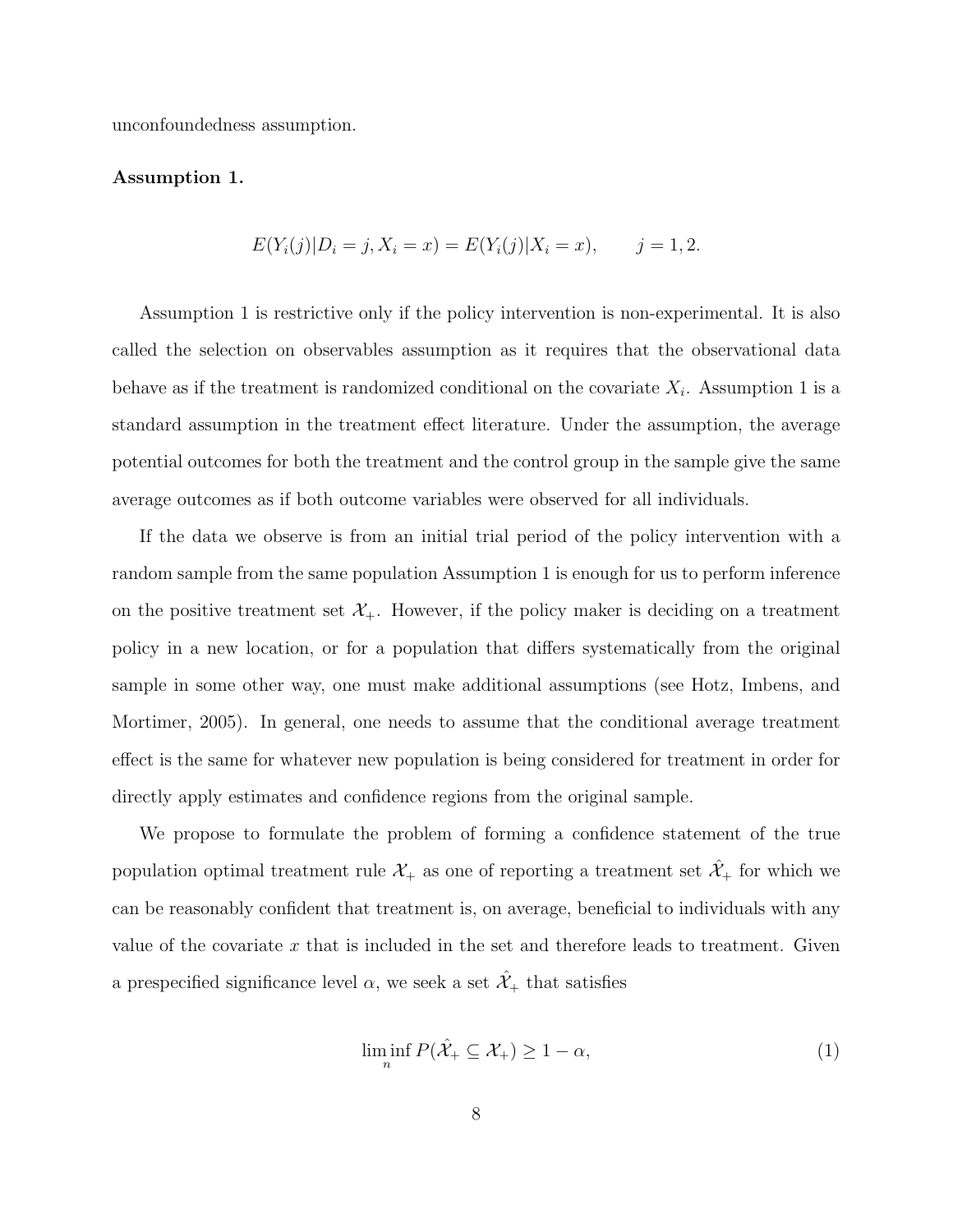or a treatment group that, with more than probability  $(1-\alpha)$ , consists only of individuals who are expected to benefit from the treatment. Therefore,  $\hat{\mathcal{X}}_+$  is defined as a set that is contained in the true optimal treatment set  $\mathcal{X}_+$ , rather than a set containing  $\mathcal{X}_+$ . This definition of  $\mathcal{X}_+$ corresponds to the goal of reporting a subpopulation for which there is overwhelming evidence that the conditional average treatment effect is positive. As discussed in the introduction, this goal need not be taken as a policy prescription: a researcher may recommend a policy based on a more liberal criterion while reporting a set satisfying (1) as a set of individuals for whom evidence for treatment is particularly strong.<sup>4</sup> We propose methods to derive the set  $\hat{\mathcal{X}}_+$  by noticing that a set that satisfies (1) is also the solution to a multiple hypothesis testing problem with infinite number of null hypotheses  $H_x : t(x) \leq 0$  for all  $x \in \tilde{\mathcal{X}}$ . The multiple hypothesis testing problem controls the familywise error rate (FWER), or the probability of rejecting a single x for which  $H_x$  is true. With this interpretation,  $\hat{\mathcal{X}}_+$  in fact gives a subset of the population for which we can reject the null that the conditional average treatment effect is non-positive given the value of  $X_i$  while controlling the probability of assigning to treatment even a single individual for which the conditional average treatment effect (conditional on  $X_i$ ) is negative. The next section describes in detail the proposed inference method for deriving the set  $\hat{\mathcal{X}}_+$ .

# 3 Inference Procedures

Let  $t(x)$  be an estimate of the conditional average treatment effect  $t(x)$  and  $\hat{\sigma}(x)$  an estimate of the standard deviation of  $\hat{t}(x)$ . For any set X on the support of  $X_i$ , let the critical value

<sup>&</sup>lt;sup>4</sup>In any case, the role of  $Y_i(0)$  and  $Y_i(1)$  can be reversed to apply this framework to obtain a set that contains  $\mathcal{X}_+$  with  $1 - \alpha$  probability.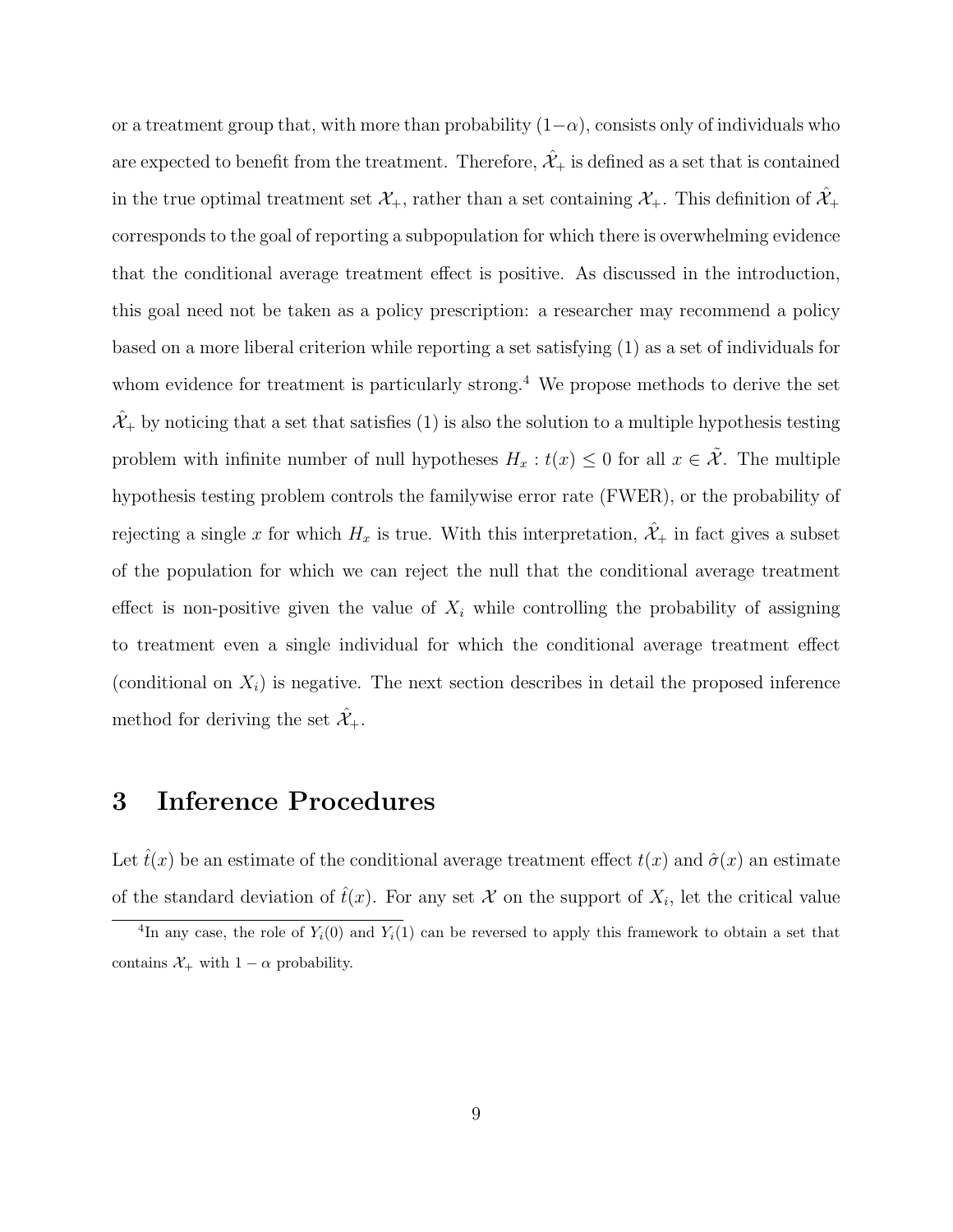$\hat{c}_{u,\alpha}(\mathcal{X})$  satisfy

$$
\liminf_{n} P\left(\sup_{x \in \mathcal{X}} \frac{\hat{t}(x) - t(x)}{\hat{\sigma}(x)} \le \hat{c}_{u,\alpha}(\mathcal{X})\right) \ge 1 - \alpha.
$$
\n(2)

The critical value  $\hat{c}_{u,\alpha}(\mathcal{X})$  can be obtained for different estimators  $\hat{t}(x)$  using classical central limit theorems (if  $\mathcal X$  is discrete), or, for continuously distributed  $X_i$ , results on uniform confidence intervals for conditional means such as those contained in Neumann and Polzehl (1998), Claeskens (2003) or Chernozhukov, Lee, and Rosen (2011) as we describe later. For some of the results, we will require that these critical values be nondecreasing in  $\mathcal{X}$  in the sense that

$$
\mathcal{X}_a \subseteq \mathcal{X}_b \Longrightarrow \hat{c}_{u,\alpha}(\mathcal{X}_a) \le \hat{c}_{u,\alpha}(\mathcal{X}_b). \tag{3}
$$

Given the critical value, we can obtain a set  $\hat{\mathcal{X}}_+^1$  that satisfies (1). Let

$$
\hat{\mathcal{X}}^1_+\equiv \{x\in \tilde{\mathcal{X}}|\hat{t}(x)/\hat{\sigma}(x)>\hat{c}_{u,\alpha}(\tilde{\mathcal{X}})\}.
$$

Clearly  $\hat{\mathcal{X}}_+^1$  satisfies (1), since the event in (2) implies the event in (1). However, we can make improvement on inference using a step-down procedure (see Holm, 1979; Romano and Wolf, 2005). That is, we could find some set  $\hat{\mathcal{X}}_+$  that includes  $\hat{\mathcal{X}}_+^1$  but also satisfies (1). The procedure is as follows. Let  $\hat{\mathcal{X}}_+^1$  be defined as above. For  $k > 1$ , let  $\hat{\mathcal{X}}_+^k$  be given by

$$
\hat{\mathcal{X}}_{+}^{k} = \{x|\hat{t}(x)/\hat{\sigma}(x) > \hat{c}_{u,\alpha}(\tilde{\mathcal{X}} \backslash \hat{\mathcal{X}}_{+}^{k-1})\}.
$$

Note that  $\hat{X}^{k-1}_+ \subseteq \hat{X}^k_+$ , so the set of rejected hypotheses expands with each step. Whenever  $\hat{\mathcal{X}}_+^k = \hat{\mathcal{X}}_+^{k-1}$ , or when the two sets are close enough to some desired level of precision, we stop and take  $\hat{\mathcal{X}}_+ = \hat{\mathcal{X}}_+^k$  to be our set.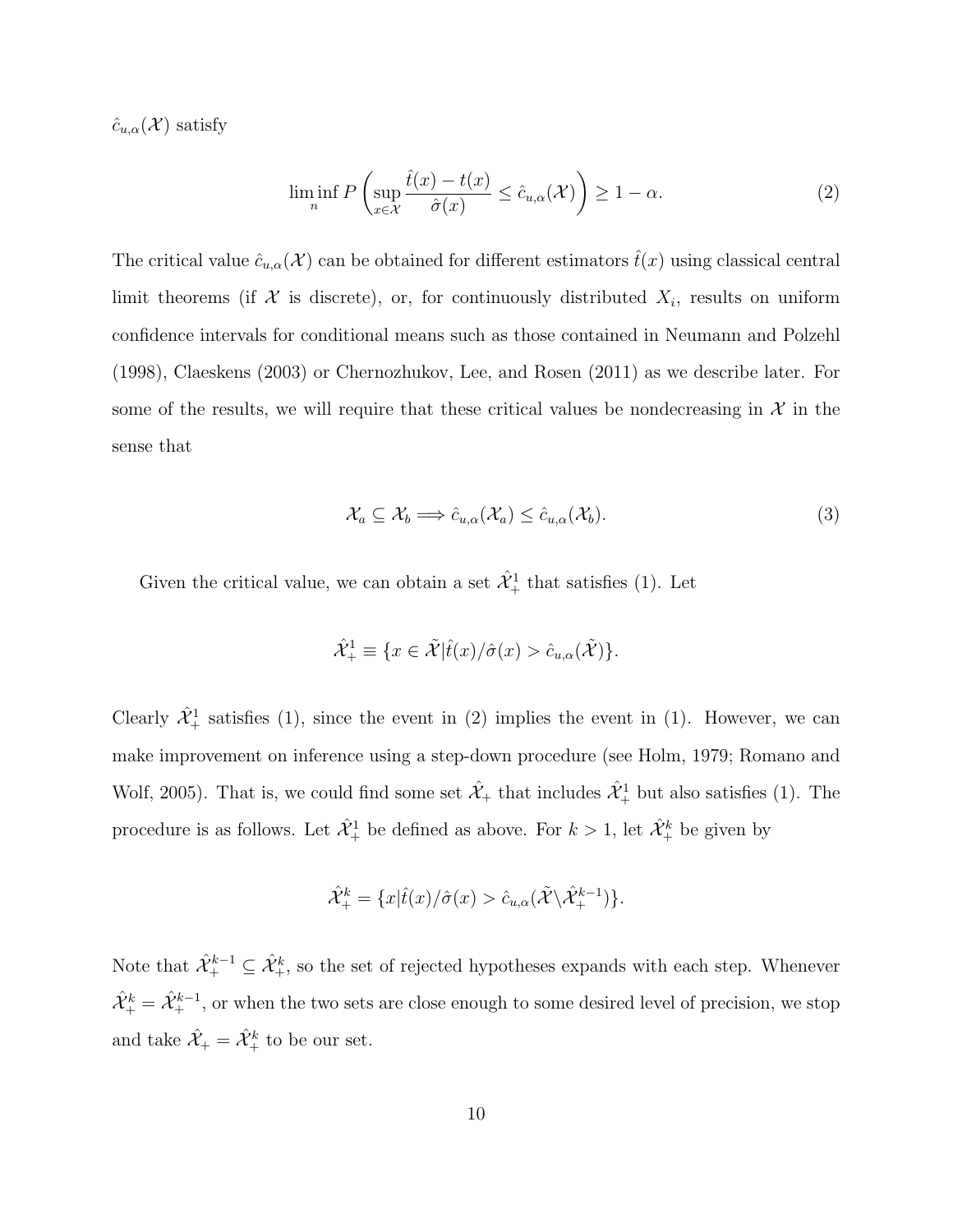**Theorem 1.** Let (2) and (3) hold. Then  $\hat{\mathcal{X}}^k_+$  satisfies (1) for each k.

*Proof.* On the event that  $\hat{\mathcal{X}}_+ \not\subseteq \mathcal{X}_+$ , let  $\hat{j}$  be the first j for which  $\hat{\mathcal{X}}_+^{\hat{j}} \not\subseteq \mathcal{X}_+$ . Since  $\hat{\mathcal{X}}_+^{\hat{j}-1} \subseteq \mathcal{X}_+$ (where  $\hat{\mathcal{X}}_{+}^{0}$  is defined to be the empty set), this means that

$$
\sup_{x \in \tilde{\mathcal{X}} \backslash \mathcal{X}_{+}} \frac{\hat{t}(x) - t(x)}{\hat{\sigma}(x)} \ge \sup_{x \in \tilde{\mathcal{X}} \backslash \mathcal{X}_{+}} \hat{t}(x) / \hat{\sigma}(x) > \hat{c}_{u,\alpha}(\tilde{\mathcal{X}} \backslash \hat{\mathcal{X}}_{+}^{\hat{j}-1}) \ge \hat{c}_{u,\alpha}(\tilde{\mathcal{X}} \backslash \mathcal{X}_{+}).
$$

Thus, for  $\mathcal{X} = \tilde{\mathcal{X}} \backslash \mathcal{X}_+$ , we have that, on the event that  $\hat{\mathcal{X}}_+ \nsubseteq \mathcal{X}_+$ , the event in (2) will not hold. Since the probability of this is asymptotically no greater than  $\alpha$ , it follows that  $P(\hat{\mathcal{X}}_+\not\subseteq \mathcal{X}_+)$  is asymptotically no greater than  $\alpha$ , giving the result.

 $\Box$ 

Next we provide critical values that satisfy (2) for different estimators  $\hat{t}(x)$  depending whether the covariate  $X_i$  is discrete or continuous. The inference procedure described below for the discrete covariate case parallels results described in Lee and Shaikh (2013) while the procedure for the continuous covariates case uses results from the literature on uniform confidence bands and is new to the treatment effect literature.

#### 3.1 Discrete Covariates

Suppose that the support of  $X_i$ ,  $\tilde{\mathcal{X}}$  is discrete and takes on a finite number of values. We write

$$
\tilde{\mathcal{X}} = \{x_1, \dots, x_\ell\}.
$$
\n<sup>(4)</sup>

In this setting, we may estimate the treatment effect  $\hat{t}(x)$  with the sample analogue. Let  $N_{0,x} = \sum_{i=1}^n 1(D_i = 0, X_i = x)$  be the number of observations for which  $X_i = x$  and  $D_i = 0$ , and let  $N_{1,x} = \sum_{i=1}^n 1(D_i = 1, X_i = x)$  be the number of observations for which  $X_i = x$  and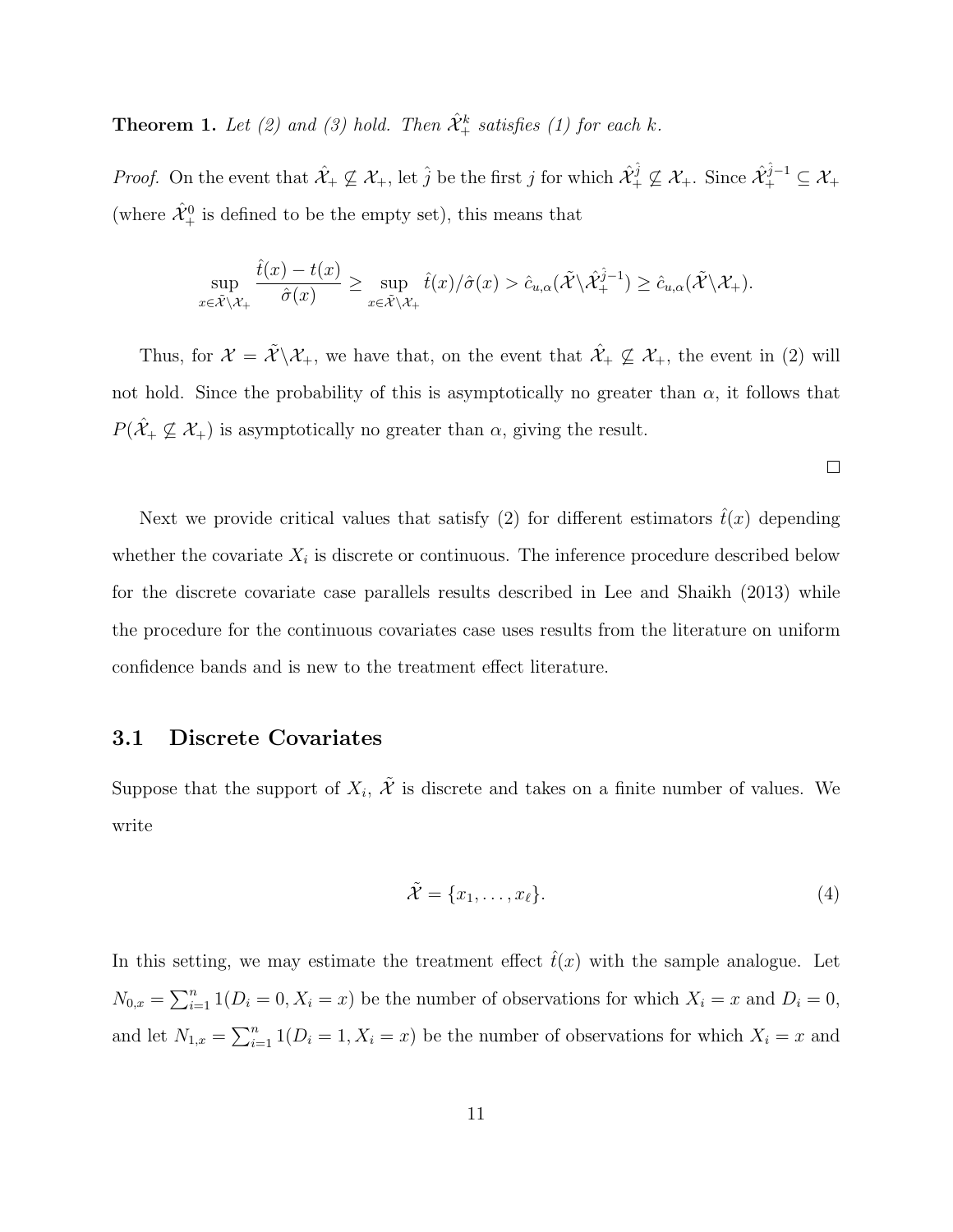$D_i = 1$ . Let

$$
\hat{t}(x_j) = \frac{1}{N_{1,x_j}} \sum_{1 \le i \le n, D_i = 1, X_i = x_j} Y_i - \frac{1}{N_{0,x_j}} \sum_{1 \le i \le n, D_i = 0, X_i = x_j} Y_i
$$
\n
$$
(5)
$$

We estimate the variance using

$$
\hat{\sigma}^{2}(x_{j}) = \frac{1}{N_{1,x_{j}}} \sum_{1 \leq i \leq n, D_{i}=1, X_{i}=x_{j}} \left(Y_{i} - \frac{1}{N_{1,x_{j}}} \sum_{1 \leq i \leq n, D_{i}=1, X_{i}=x_{j}} Y_{i}\right)^{2} / N_{1,x_{j}}
$$

$$
+ \frac{1}{N_{0,x_{j}}} \sum_{1 \leq i \leq n, D_{i}=0, X_{i}=x_{j}} \left(Y_{i} - \frac{1}{N_{0,x_{j}}} \sum_{1 \leq i \leq n, D_{i}=0, X_{i}=x_{j}} Y_{i}\right)^{2} / N_{0,x_{j}}.
$$

Under an i.i.d. sampling scheme,  $\{(\hat{t}(x_j) - t(x_j))/\hat{\sigma}(x_j)\}_{j=1}^{\ell}$  converges in distribution to an  $\ell$  dimensional joint normal random variable. Thus, one can choose  $\hat{c}_{u_\alpha}(\mathcal{X})$  to be the  $1 - \alpha$  quantile of the maximum of  $|\mathcal{X}|$  independent normal random variables where  $|\mathcal{X}|$  is the number of elements in  $\mathcal{X}$ . Some simple calculations show that this gives

$$
\hat{c}_{u,\alpha}(\mathcal{X}) = \Phi^{-1}\left( (1-\alpha)^{1/|\mathcal{X}|} \right) \tag{6}
$$

where  $\Phi$  is the cdf of a standard normal variable. For ease of calculation, we can also use a conservative Bonferroni procedure, which uses Bonferonni's inequality to bound the distribution of  $|\mathcal{X}|$  variables with standard normal distributions regardless of their dependence structure. The Bonferonni critical value is given by

$$
\hat{c}_{u,\alpha}(\mathcal{X}) = \Phi^{-1} \left( 1 - \alpha / |\mathcal{X}| \right). \tag{7}
$$

The Bonferroni critical values will be robust to correlation across the covariates (although  $\hat{\sigma}$ would have to be adjusted to take into account serial correlation across the outcomes for a given  $x$ ).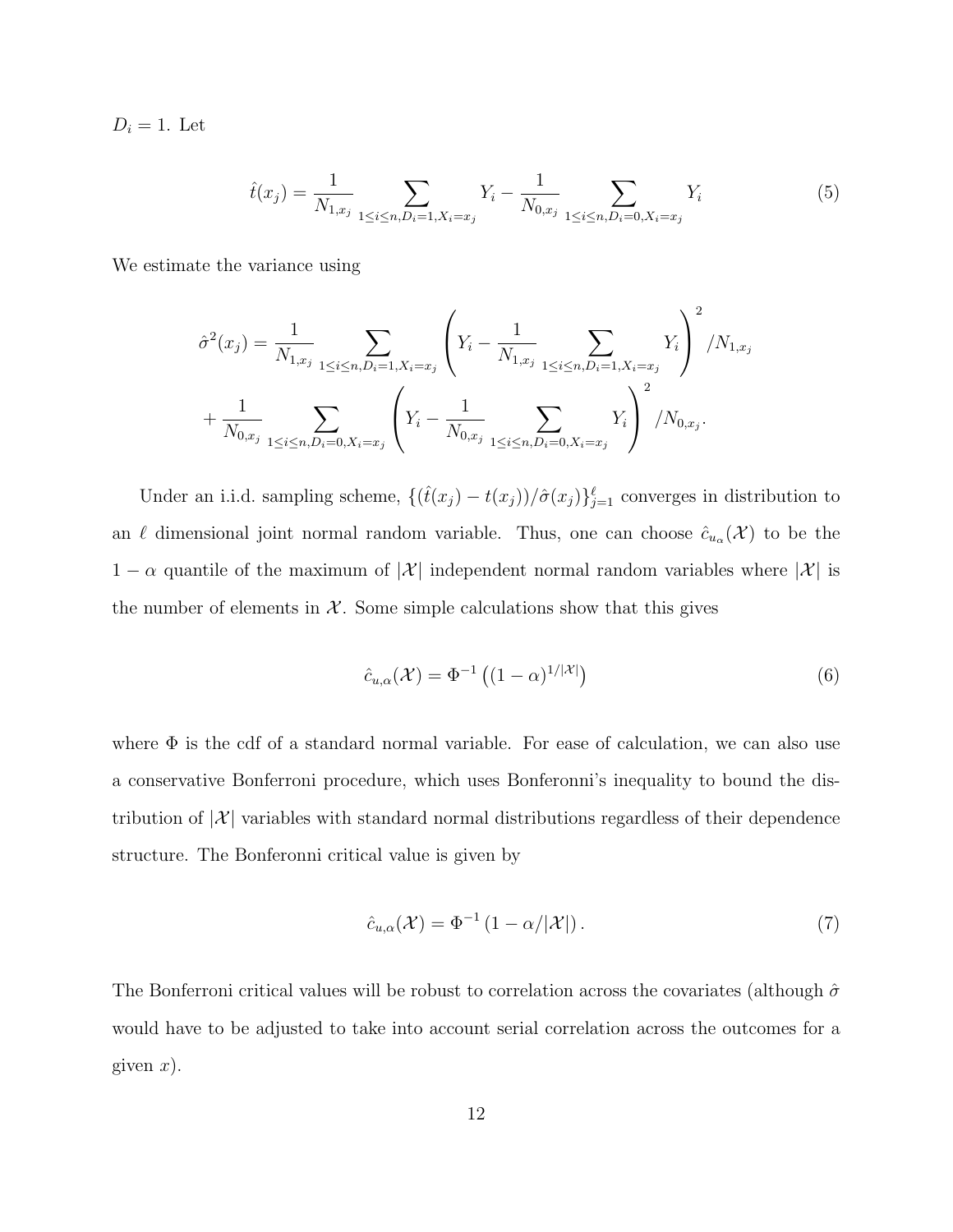Both of these critical values will be valid as long as we observe i.i.d. data with finite variance where the probability of observing each treatment group is strictly positive for each covariate.

**Theorem 2.** Suppose that the data are iid and  $P(D_i = d, X_i = x_j)$  is strictly positive and  $Y_i$  has finite variance conditional on  $D_i = d, X_i = x_j$  for  $d = 0, 1$  and  $j = 1, ..., \ell$ , and that the conditional exogeneity assumption 1 holds. Then the critical values defined in  $(6)$  and  $(7)$  both satisfy  $(2)$  and  $(3)$ .

#### 3.2 Continuous Covariates

For the case of a continuous conditioning variable, we can use results from the literature on uniform confidence bands for conditional means to obtain estimates and critical values that satisfy (2) (see, among others, Neumann and Polzehl, 1998; Claeskens, 2003; Chernozhukov, Lee, and Rosen, 2011). For convenience, we describe the procedure here for multiplier bootstrap confidence bands based on local linear estimates, specialized to our case.

Let  $m_1(x) = E(Y_i(1)|X_i = x)$  and  $m_0(x) = E(Y_i(0)|X_i = x)$  be the average of potential outcomes with and without the treatment intervention given a fixed value of the covariate  $X_i$ . Under Assumption 1,

$$
m_j(x) = E(Y_i(j)|X_i = x) = E(Y_i(j)|X_i = x, D_i = j) = E(Y_i|X_i = x, D_i = j), \quad j = 0, 1.
$$

Let  $X_i = (X_{i1} \dots X_{id})$  and  $x = (x_1 \dots x_d)$ . For a kernel function K and a sequence of bandwidths  $h_1 \to 0$ , define the local linear estimate  $\hat{m}_1(x)$  of  $m_1(x)$  to be the intercept term a for the coefficients a and  ${b_j}_{j=1}^d$  that minimize

$$
\sum_{1 \le i \le n, D_i = 1} \left[ Y_i - a - \sum_{j=1}^d b_j (X_{i,j} - x_j) \right]^2 K((X_i - x)/h_1)
$$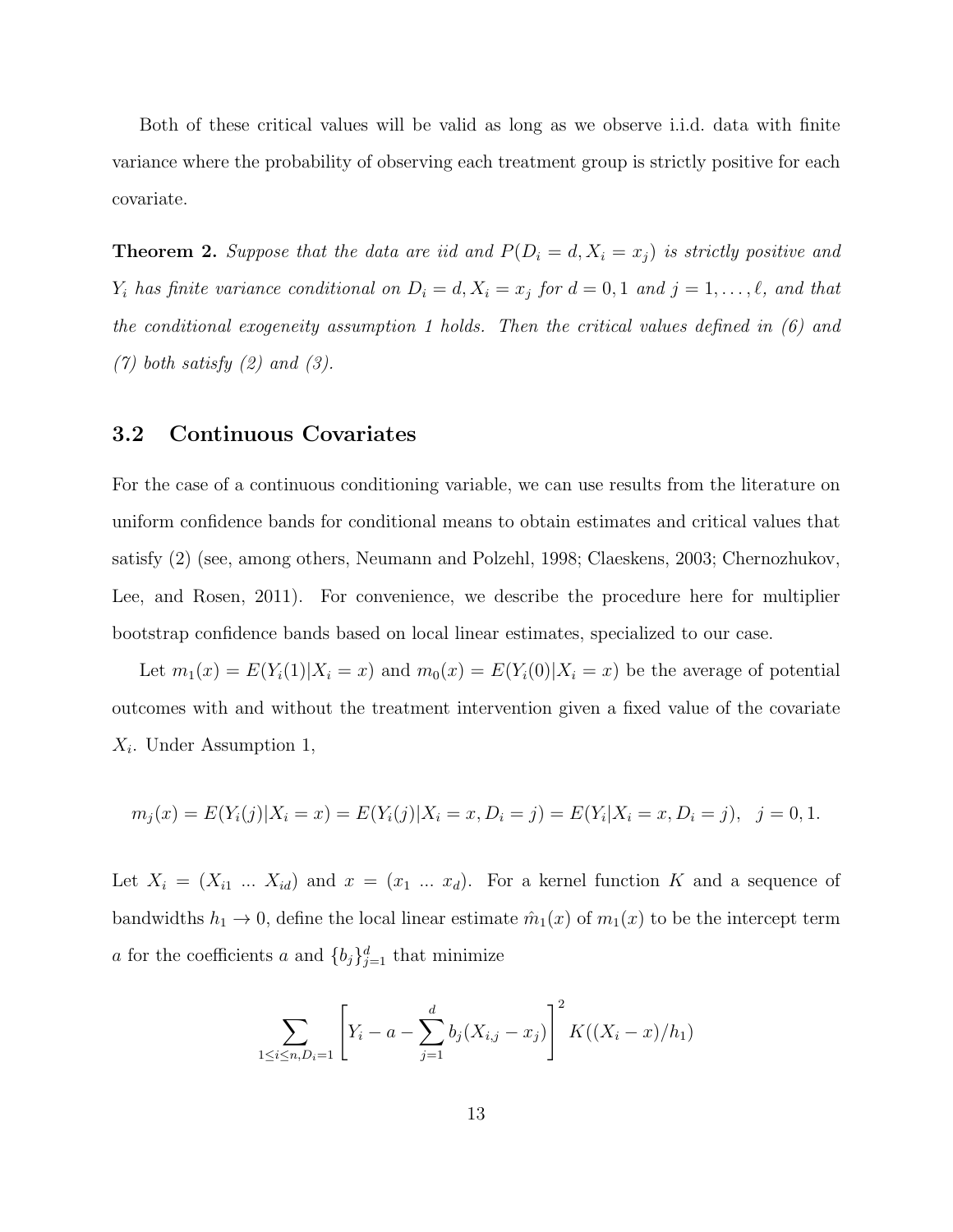Similarly, define  $\hat{m}_0(x)$  to be the corresponding estimate of  $m_0(x)$  for the control group with  $D_i = 0$  and  $h_0$  the corresponding sequence of bandwidths. Let  $\hat{\varepsilon}_i = Y_i - D_i \hat{m}_1(X_i) - (1 D_i$ ) $\hat{m}_0(X_i)$  be the residual for individual i. Then define the standard error  $s_1(x)$  of estimator  $\hat{m}_1(x)$  as

$$
s_1^2(x) = \frac{\sum_{1 \le i \le n, D_i=1} [\hat{\varepsilon}_i K((X_i - x)/h_1)]^2}{\left[\sum_{1 \le i \le n, D_i=1} K((X_i - x)/h_1)\right]^2}
$$

and similarly define  $s_0(x)$  for  $\hat{m}_0(x)$ .

Let  $n_1$  and  $n_0$  denote the sample sizes for the treatment and control group respectively. Let the estimator for the conditional average treatment effect be  $\hat{t}(x) = \hat{m}_1(x) - \hat{m}_0(x)$  and its standard error  $\hat{\sigma}(x) = \sqrt{s_1^2(x) + s_0^2(x)}$ . To obtain the asymptotic properties of  $\hat{t}(x)$ , we use the following smoothness assumptions and assumptions on kernel function and bandwidths, which specialize the regularity conditions given in Chernozhukov, Lee, and Rosen (2011) to our case.

**Assumption 2.** 1. The observations  $\{(X_i, D_i, Y_i)\}_{i=1}^n$  are iid and  $P(D_i = 1 | X_i = x)$  is bounded away from zero and one.

- 2.  $m_0(x)$  and  $m_1(x)$  are twice continuously differentiable and X is convex.
- 3.  $X_i|D_i = d$  has a conditional density that is bounded from above and below away from zero on  $\mathcal X$  for  $d \in \{0,1\}$ .
- $4. Y<sub>i</sub>$  is bounded by a nonrandom constant with probability one.
- 5.  $(Y_i m_d(x))|X_i = x, D_i = d$  has a conditional density that is bounded from above and from below away from zero uniformly over  $x \in \mathcal{X}$  and  $d \in \{0,1\}$
- 6. The kernel K has compact support and two continuous derivatives, and satisfies  $\int uK(u) du =$ 0 and  $\int K(u) du = 1$ .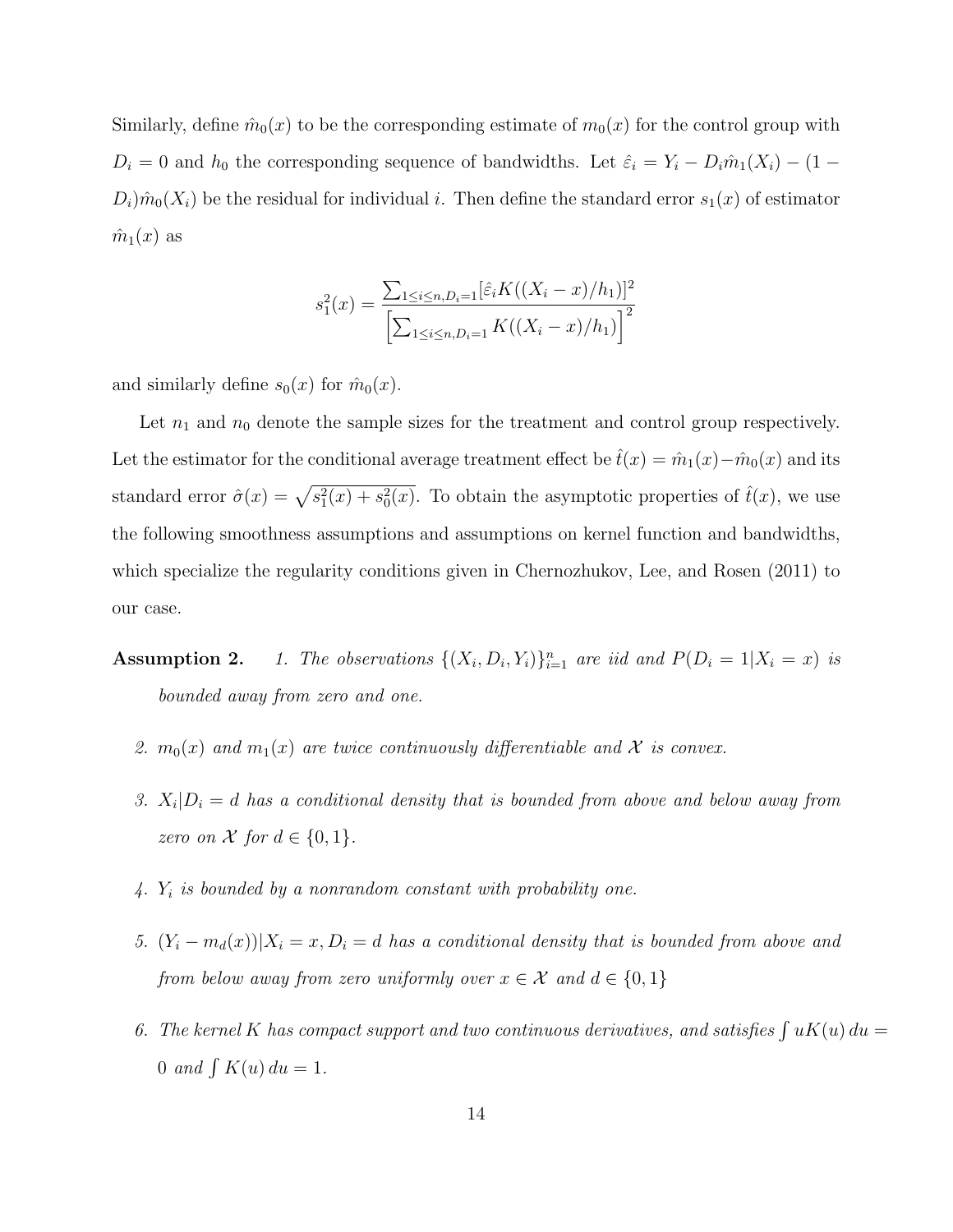7. The bandwidth for the untreated group,  $h_0$ , satisfies the following asymptotic relations as  $n \to \infty$ :  $nh_0^{d+2} \to \infty$  and  $nh_0^{d+4} \to 0$  at polynomial rates. In addition, the same conditions hold for the bandwidth  $h_1$  for the treated group.

To approximate the supremum of this distribution over a nondegenerate set, we follow Neumann and Polzehl (1998) and Chernozhukov, Lee, and Rosen (2011) and approximate  $\hat{m}_1$  and  $\hat{m}_0$  by simulating and using the following multiplier processes

$$
\hat{m}_1^*(x) \equiv \frac{\sum_{1 \le i \le n, D_i = 1} \eta_i \hat{\varepsilon}_i K((X_i - x)/h_1)}{\sum_{1 \le i \le n, D_i = 1} K((X_i - x)/h_1)}
$$

and

$$
\hat{m}_0^*(x) \equiv \frac{\sum_{1 \le i \le n, D_i = 0} \eta_i \hat{\varepsilon}_i K((X_i - x)/h_0)}{\sum_{1 \le i \le n, D_i = 0} K((X_i - x)/h_0)}
$$

where  $\eta_1, \ldots, \eta_n$  are iid standard normal variables drawn independently of the data. To form critical values  $\hat{c}_{u,\alpha}(\mathcal{X})$ , we simulate S replications of n iid standard normal variables  $\eta_1, \ldots, \eta_n$  that are drawn independently across observations and bootstrap replications. For each bootstrap replication, we form the test statistic

$$
\sup_{x \in \mathcal{X}} \frac{\hat{t}^*(x)}{\hat{\sigma}(x)} = \sup_{x \in \mathcal{X}} \frac{\hat{m}_1^*(x) - \hat{m}_0^*(x)}{\hat{\sigma}(x)}.
$$
\n(8)

The critical value  $\hat{c}_{u,\alpha}(\mathcal{X})$  is taken to be the  $1-\alpha$  quantile of the empirical distribution of these S simulated replications.

**Theorem 3.** Under Assumptions 1 and 2, the multiplier bootstrap critical value  $\hat{c}_{u,\alpha}(\mathcal{X})$ defined above satisfies (2) and (3).

Proof. The critical value satisfies (2) by the arguments in Example 7 of Chernozhukov, Lee, and Rosen (2011) (the conditions in that example hold for the treated and untreated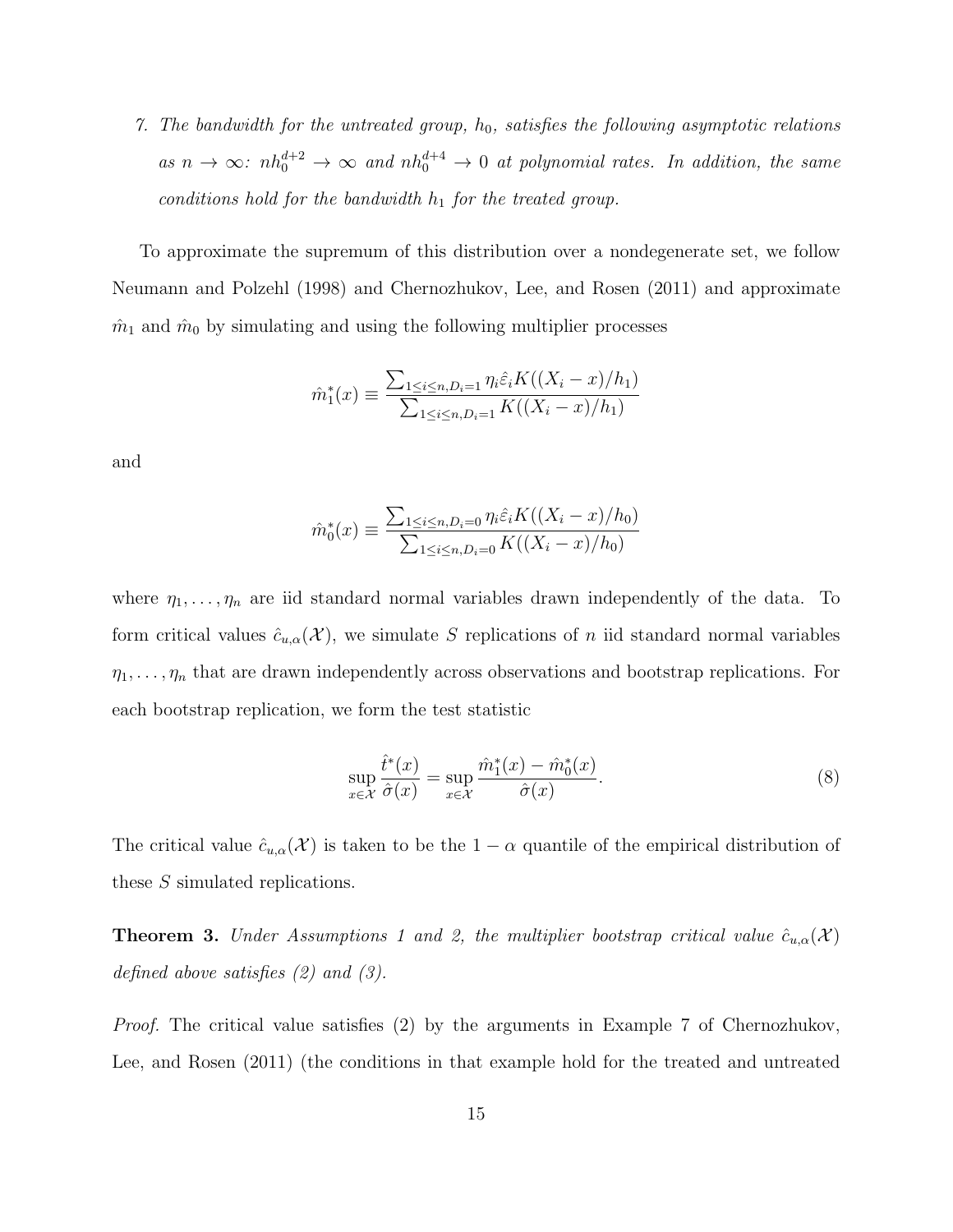observations conditional on a probability one set of sequences of  $D_i$ ; the strong approximations to  $\hat{m}_0(x)$  and  $\hat{m}_1(x)$  and uniform consistency results for  $s_1(x)$  and  $s_2(x)$  then give the corresponding approximation for  $(\hat{m}_1(x) - \hat{m}_0(x))/\hat{\sigma}(x)$ . Condition (3) is satisfied by construction.  $\Box$ 

#### 3.3 Extension: Testing for Treatment Effect Heterogeneity

The inference procedure described above can be easily modified to test for treatment effect heterogeneity. Here we focus on the continuous covariate case since the testing problem in the discrete covariate case is well-studied in the multiple comparison literature. Let  $t$ be the (unconditional) average treatment effect. The null hypothesis of treatment effect heterogeneity is

$$
H_0: t(x) = t \quad \forall x.
$$

Let  $\mathcal{X}_{+-} = \{x|t(x) \neq t\}$  and  $\hat{\mathcal{X}}_{+-}$  be an estimated set that satisfies

$$
\liminf_{n} P(\hat{X}_{+-} \subseteq X_{+-}) \ge 1 - \alpha.
$$

The probability that  $\mathcal{X}_{+-}$  includes some value(s) of x such that  $t(x) = t$  cannot exceed the significance level  $\alpha$ . Then the decision rule of the test is to reject  $H_0$  if the set  $\mathcal{X}_{+-}$  is nontrivial.

The set  $\hat{\mathcal{X}}_{+-}$  is in fact more informative than simply testing the null hypothesis of no treatment effect heterogeneity. It also helps researchers to determine for which values of the conditioning covariate  $X_i$  the conditional average treatment effect differs from its average over the entire population. The estimation of  $\hat{\mathcal{X}}_{+-}$  is a simple extension to the estimation of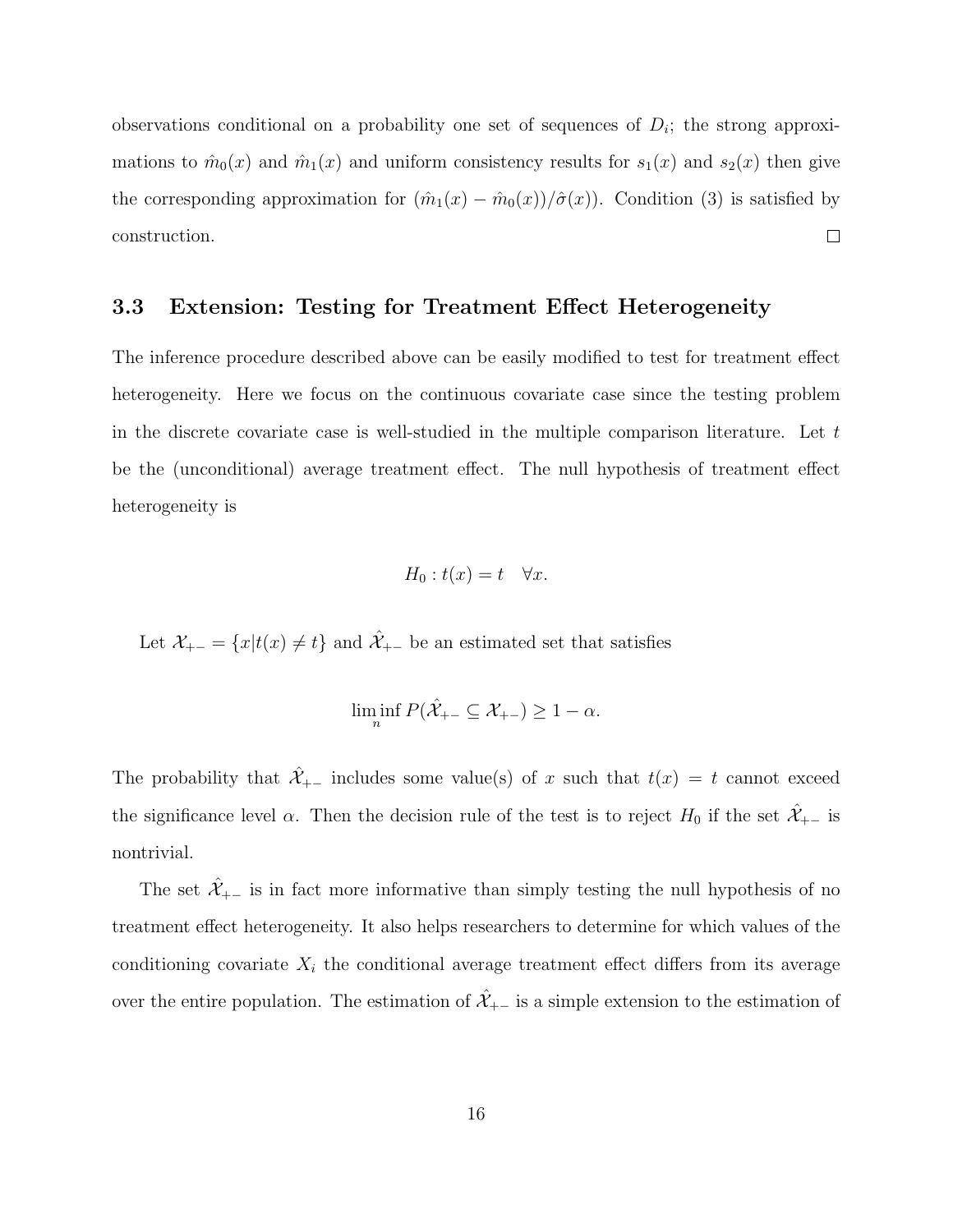$\hat{\mathcal{X}}_+$  described in the previous section. Let  $\hat{c}_{|u|,\alpha}(\mathcal{X})$  be a critical value that satisfies

$$
\liminf_{n} P\left(\sup_{x\in\mathcal{X}} \left| \frac{\hat{t}(x) - \hat{t} - (t(x) - t)}{\hat{\sigma}(x)} \right| \le \hat{c}_{|u|,\alpha}(\mathcal{X})\right) \ge 1 - \alpha,
$$

where  $\hat{t} = \frac{1}{n}$  $\frac{1}{n}\sum_{i=1}^n \hat{t}(X_i)$  is a  $\sqrt{n}$ -consistent estimator of t. Let  $\hat{\mathcal{X}}_{+-}^1 \equiv \{x \in \tilde{\mathcal{X}} \mid |(\hat{t}(x) - \hat{t}(x))| \leq \epsilon \}$  $\hat{t}/\hat{\sigma}(x)| > \hat{c}_{|u|,\alpha}(\tilde{\mathcal{X}})\}.$  For  $k > 1$ , let  $\hat{\mathcal{X}}_{+-}^k = \{x \mid |(\hat{t}(x) - \hat{t})/\hat{\sigma}(x)| > \hat{c}_{|u|,\alpha}(\tilde{\mathcal{X}} \setminus \hat{\mathcal{X}}_{+-}^{k-1})\}.$  When  $\hat{\mathcal{X}}_{+-}^k = \hat{\mathcal{X}}_{+-}^{k-1}$ , or when the two sets are close enough to some desired level of precision, stop and take  $\hat{\mathcal{X}}_{+-} = \hat{\mathcal{X}}_{+-}^k$ . In practice,  $\hat{c}_{|u|,\alpha}(\mathcal{X})$  could be set as the  $1-\alpha$  quantile of the empirical distribution of the bootstrap test statistic sup<sub>x∈X</sub>  $|\frac{\hat{t}^*(x)-t^*}{\hat{\sigma}(x)}|$  $\frac{(x)-t^*}{\hat{\sigma}(x)}$ , where  $\hat{t}^*(x)$  is the multiplier process defined earlier and  $\hat{t}^* = \frac{1}{n}$  $\frac{1}{n} \sum_{i=1}^{n} \hat{t}^*(X_i).$ 

# 4 Monte Carlos

In this section we investigate the small sample behavior of our proposed inference procedure for optimal treatment assignment. We consider three data generating processes (DGPs) for the conditioning variable  $X_i$ , the outcome  $Y_i$  and the treatment indicator  $D_i$ .

DGP1:  $X_i \sim U(0, 1)$ ,  $e_i \sim N(0, 1/9)$ ,  $v_i \sim N(0, 1)$ ,  $D_i = 1(0.1X_i + v_i > 0.55)$ ,  $Y_i =$  $10(X_i - 1/2)^2 1(D_i = 1) + e_i;$ 

DGP2:  $X_i \sim U(0, 1)$ ,  $e_i \sim N(0, 1/9)$ ,  $v_i \sim N(0, 1)$ ,  $D_i = 1(0.1X_i + v_i > 0.55)$ ,  $Y_i =$  $\sin(10X_i + 1)1(D_i = 1) + e_i;$ 

DGP3:  $X_i \sim U(0, 1)$ ,  $e_i \sim N(0, 1/9)$ ,  $v_i \sim N(0, 1)$ ,  $D_i = 1(0.1X_i + v_i > 0.55)$ ,  $Y_i =$  $(X_i - 1/2)^2 + e_i.$ 

The unconfoundedness assumption is satisfied in all three DGPs. The conditional average treatment effect  $t(x)$  is the difference between the conditional mean  $m_1(x) = E(Y_i | X_i =$  $x, D_i = 1$  and  $m_0(x) = E(Y_i | X_i = x, D_i = 0)$ . In the first DGP  $t(x) = 10(x - 1/2)^2$  always lies above zero except for one tangent point. In the second DGP  $t(x) = \sin(10x + 1)$  is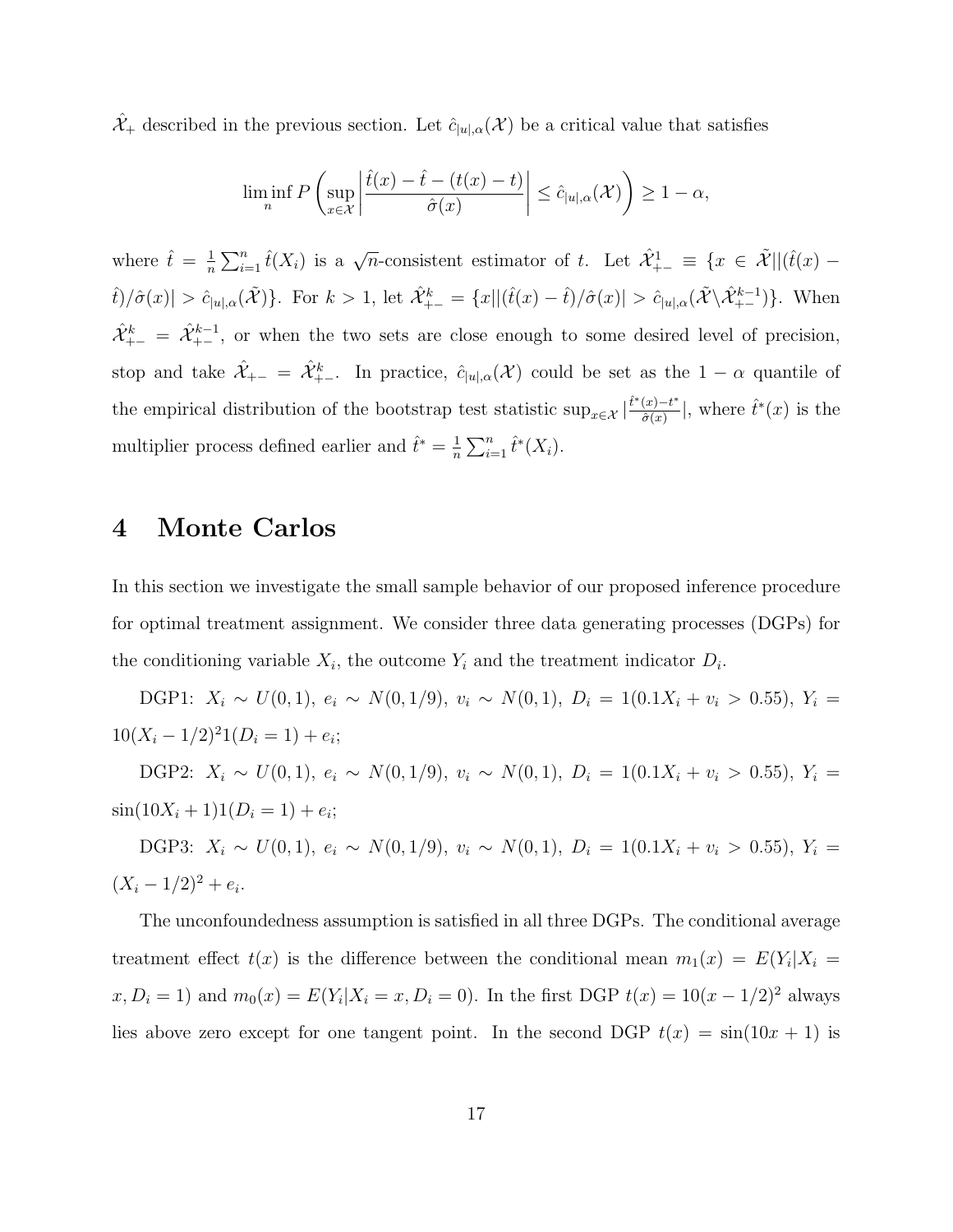positive in some parts of the  $X_i$  support and negative in the other parts.  $t(x)$  is uniformly zero in the third DGP.

For each DGP, datasets are generated with three different sample sizes and repeated 500 times. The conditional mean  $m_0(x)$  and  $m_1(x)$  are estimated using local linear estimation with Epanechnikov kernel and bandwidths chosen by following rule of thumb:

$$
h_l = \hat{h}_{l,ROT} \times \hat{s}_l \times n_l^{1/5 - 1/4.75} \quad l = 0, 1,
$$

where  $\hat{s}_l$  is the standard deviation of  $X_i$  in the subsample with  $D_i = l$ , and  $n_l^{1/5-1/4.75}$  $\frac{1}{l}$ <sup>1/3-1/4.13</sup> is used to ensures under-smoothing,  $l = 0, 1$ .  $\hat{h}_{l,ROT}$  minimizes the weighted Mean Integrated Square Error (MISE) of the local linear estimator with studentized  $X_i$  values and is given by Fan and Gijbels (1996):

$$
\hat{h}_{l,ROT} = 1.719 \left[ \frac{\tilde{\sigma}_l^2 \int w(x) dx}{n_l^{-1} \sum_{i=1}^{n_l} \left\{ \tilde{m}_l^{(2)}(X_i) \right\}^2 w(X_i)} \right]^{1/5} n_l^{-1/5}.
$$

In the formula,  $\tilde{m}_l^{(2)}$  $\ell_l^{(2)}$  is the second-order derivative of the quartic parametric fit of  $m_l(x)$  with studentized  $X_i$  and  $\tilde{\sigma}_i^2$  is the sample average of squared residuals from the parametric fit.  $w(.)$  is a weighting function, which is set to 1 in this section. The computation is carried out using the np package in R (see Hayfield and Racine, 2008). For each of the repeated simulations of each DGP and sample size, the local linear estimator  $\hat{t}(x)$  is evaluated at 500 equally spaced grids on the support of X, or [0, 1]. The supremum of the studentized  $t(x)$  is equal to the maximum of the 500 estimates. The critical value is dependent on the sample distribution and is calculated using the multiplier bootstrap method with  $S = 500$  for each simulated dataset.

Before reporting the Monte Carlo results for all 500 simulations, we first illustrate the implementation of our proposed inference procedure using graphs. The left panel of Figure 1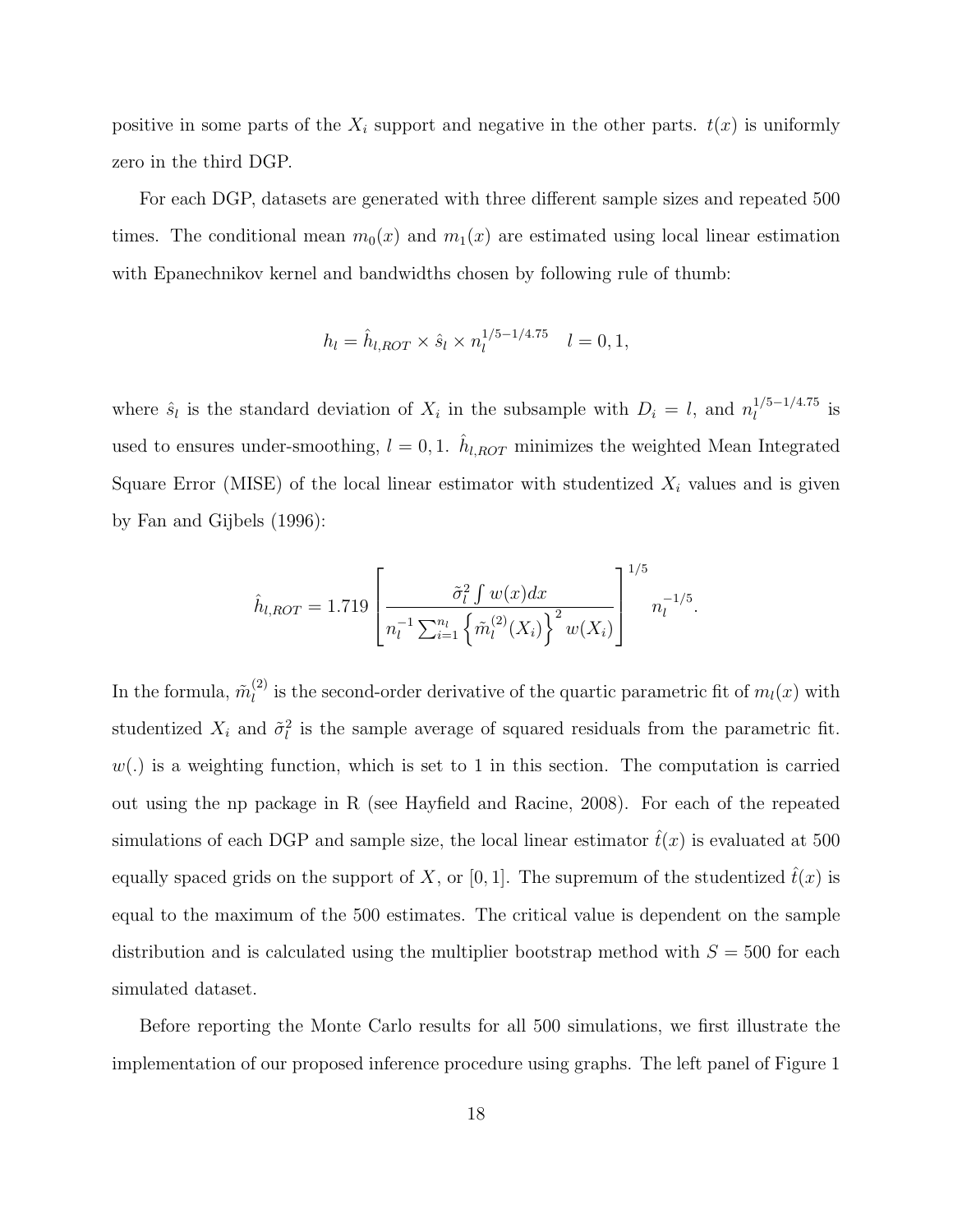reports the true CATEs (in black) and the local linear estimates (in blue) of the CATEs based on one randomly simulated sample of size 500. The right panel reports studentized CATE estimates (in dark red), the true optimal treatment set  $\mathcal{X}_+$  (in black) and the proposed inference region  $\mathcal{X}_+$  (in blue) for the optimal treatment set. The optimal treatment set contains all x values with positive CATE. The confidence region  $\mathcal{X}_+$  includes all x values with studentized CATE estimates lying above the smallest step-down critical value (shown by the lowest blue horizontal line). The step-down critical values are different in each step until convergence because, as is discussed in the theoretical section, the sets of x values used to calculate the supremum of the CATE estimates are different. On the graphs, these different sets are shown by the region covered by the blue horizontal line. The total number of steps taken in critical value calculation is reported in the subtitle of each graph in the right panel.

The confidence region  $\hat{\mathcal{X}}_+$  for the optimal treatment set controls familywise error rates properly. As a comparison, the right panel of Figure 1 also reports treatment sets (in red) based on pointwise confidence bands. These sets are constructed as the region where the studentized CATE estimates lie above 1.645, the 95% quantile of standard normal distribution.

We see from the graphs that the local linear estimator works reasonably well. As is expected, the proposed confidence regions are always smaller than the pointwise treatment sets. That is because the latter actually does not control the error rate correctly. The figure for DGP3 gives an example where the pointwise treatment set gives very misleading treatment assignment information regarding a policy treatment that has no effect at all. The step-down method improves the power of the inference procedure for both DGP1 and DGP2. As is noted in the figure subtitle, the total number of steps for critical value calculation is 4 for DGP1 and 3 for DGP2. The step-down refinement does not lead to improvement for DGP3 because the initial confidence region is a null set.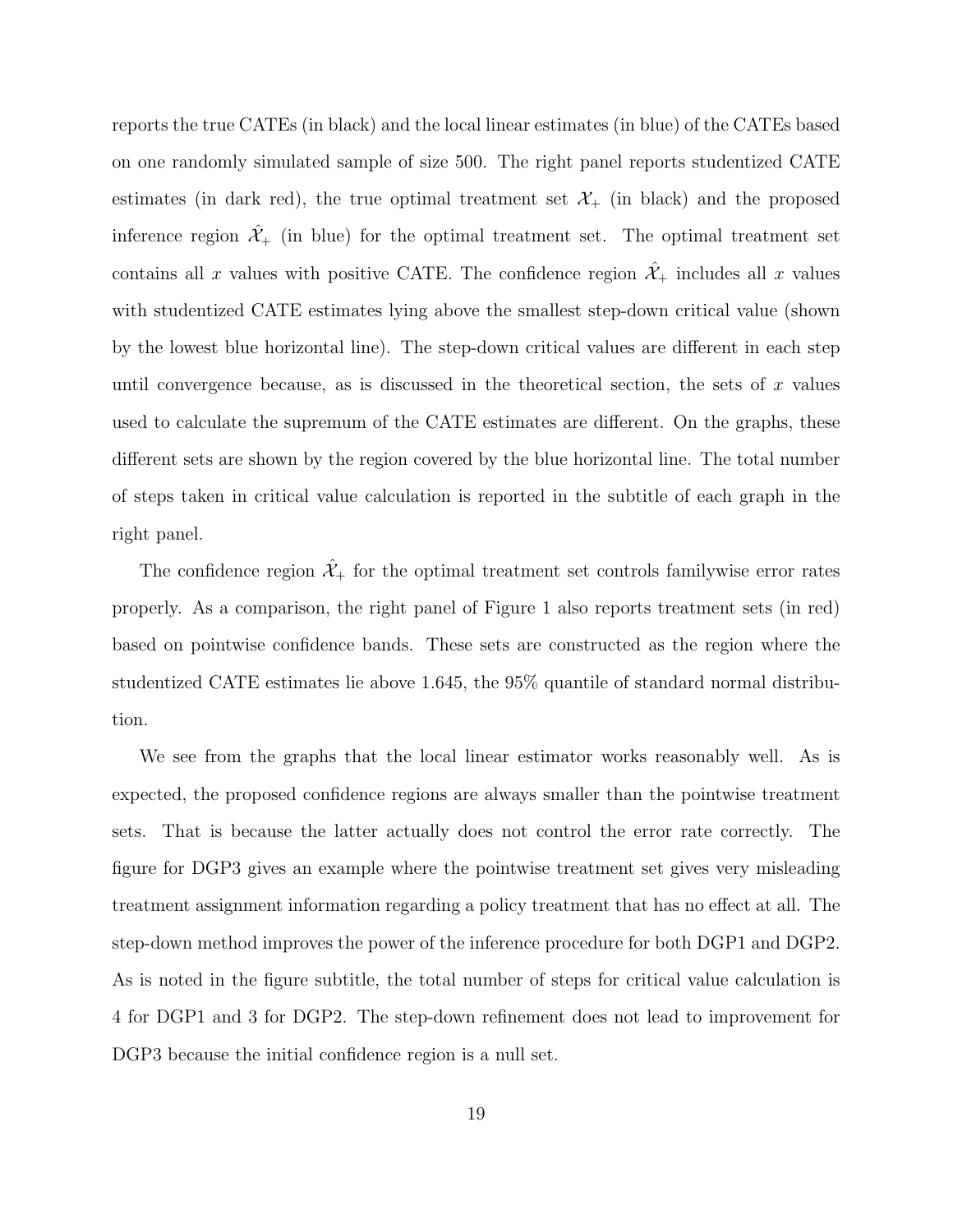Although the simulation that makes Figure 1 is specially selected for illustration purposes, the good performance of the proposed inference procedure holds throughout all simulations. Columns  $(3)-(6)$  and  $(9)-(12)$  in Table 1 report the size and power of the proposed treatment set  $\mathcal{X}_+$  obtained with and without applying the step-down refinement of critical values. The associated nominal familywise error rate is 0.05 for columns (3)-(6) and 0.1 for columns (9)- (12). The size measure used is the empirical familywise error rates (EFER), the proportion of simulation repetitions for which the treatment set  $\hat{\mathcal{X}}^1_+$   $(\hat{\mathcal{X}}_+)$  is not included in the true set  $\mathcal{X}_{+}$ . The power is measured by the average proportion of false hypothesis rejected (FHR), or the average among 500 repetitions of the ratio between the length of  $\hat{X}_+^1 \cap X_+$   $(\hat{X}_+ \cap X_+)$ and the length of the true optimal treatment set  $\mathcal{X}_+$ . The size measure is denoted in the table as EFER and EFER-SD for the stepdown method. The power measure is denoted as FHR and FHR-SD for the stepdown method. We see from results reported in these columns that the proposed confidence region for the optimal treatment set controls familywise error rates well. In the case of DGP3 where the least favorable condition of the multiple hypothesis testing holds and the conditional average treatment effect equals to zero uniformly, the empirical familywise error rates are very close to the nominal familywise error rate. Comparing results in columns  $(5)-(6)$ ,  $(11)-(12)$  to those in columns  $(3)-(4)$ ,  $(9)-(10)$ , we also see that the power of our procedure increases when the step-down refinement is used for critical value calculation. The increment in power is larger when the sample size is smaller. In our empirical section below, we show an example where applying the step-down refinement method substantially improves the inference of optimal treatment assignment.

For comparison purposes, we also report in Table 1 the size and power properties of treatment sets obtained from pointwise confidence intervals, or all  $x$  values that reject the pointwise null hypothesis that  $t(x)$  is negative. Comparing results in columns (1)-(2) and (7)-(8) to their uniform counterparts, we see that the pointwise treatment sets, as expected, fail to control the familywise error rate at all. In the case of DGP3, where the true average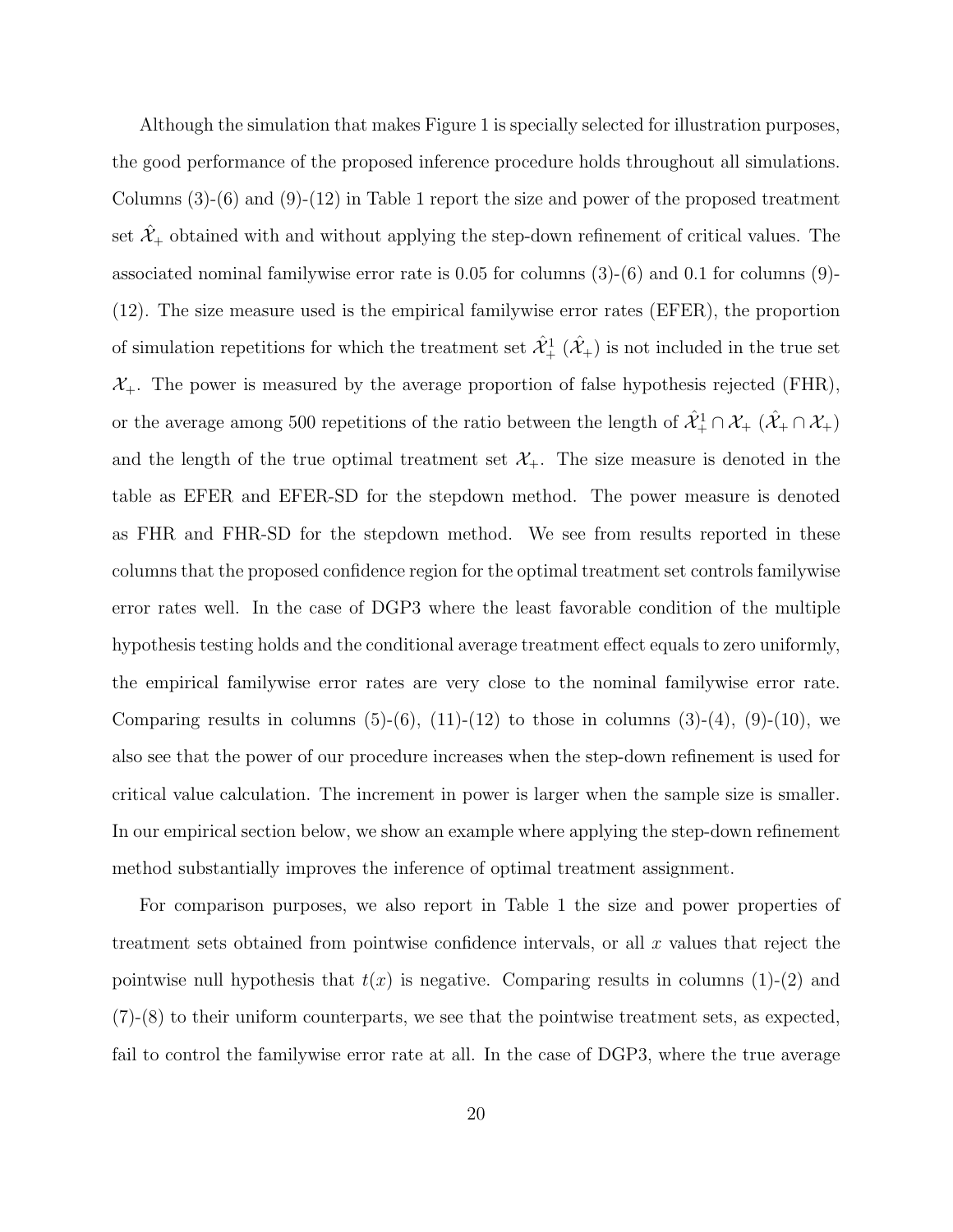treatment effect is zero for all x values, more than 39% (57%) of the time the pointwise set estimator discover some "fake" nonempty positive treatment set when the significance level 5% (10%) is used. The probability of reporting a "fake" treatment set does not decrease with the increase of sample size.

### 5 Optimal Treatment Assignment for Progresa

In this section, we demonstrate how the proposed inference procedure for optimal treatment assignment can be used to study the treatment assignment of real world social programs using a dataset collected from the Mexican welfare program Progresa (now named Oportunidades). Progresa is a conditional cash transfer program that provides cash transfers to households in poor rural and semi-urban localities (villages) conditional on the regular school attendance of their children, family visits to health centers and women's participation in health and nutrition workshops. Progresa collected high quality data in its experiment phase and is widely studied in the literature (c.f. Schultz, 2004 and Attanasio, Meghir, and Santiago, 2011). Like other conditional cash transfer programs, Progresa is often criticized by the literature for its "leakage of benefit", meaning that many cash transfers were given to households who would have met the conditions of the program regardless of the transfer. Therefore, it is very important to utilize the available data to statistically quantify the evidence in favor of Progresa treatments. In this section, we apply the proposed inference procedure for this purpose.

The experimental phase of Progresa was conducted across seven states in 506 poor localities, which were randomly assigned into treated and controlled groups with probabilities 2/3 and 1/3. The impact of the cash transfer can be evaluated by comparing the average outcome between the treatment and control localities. After the experimental phase, Progresa has been continually expanding. In 2012, Progresa had about 5.8 million recipient households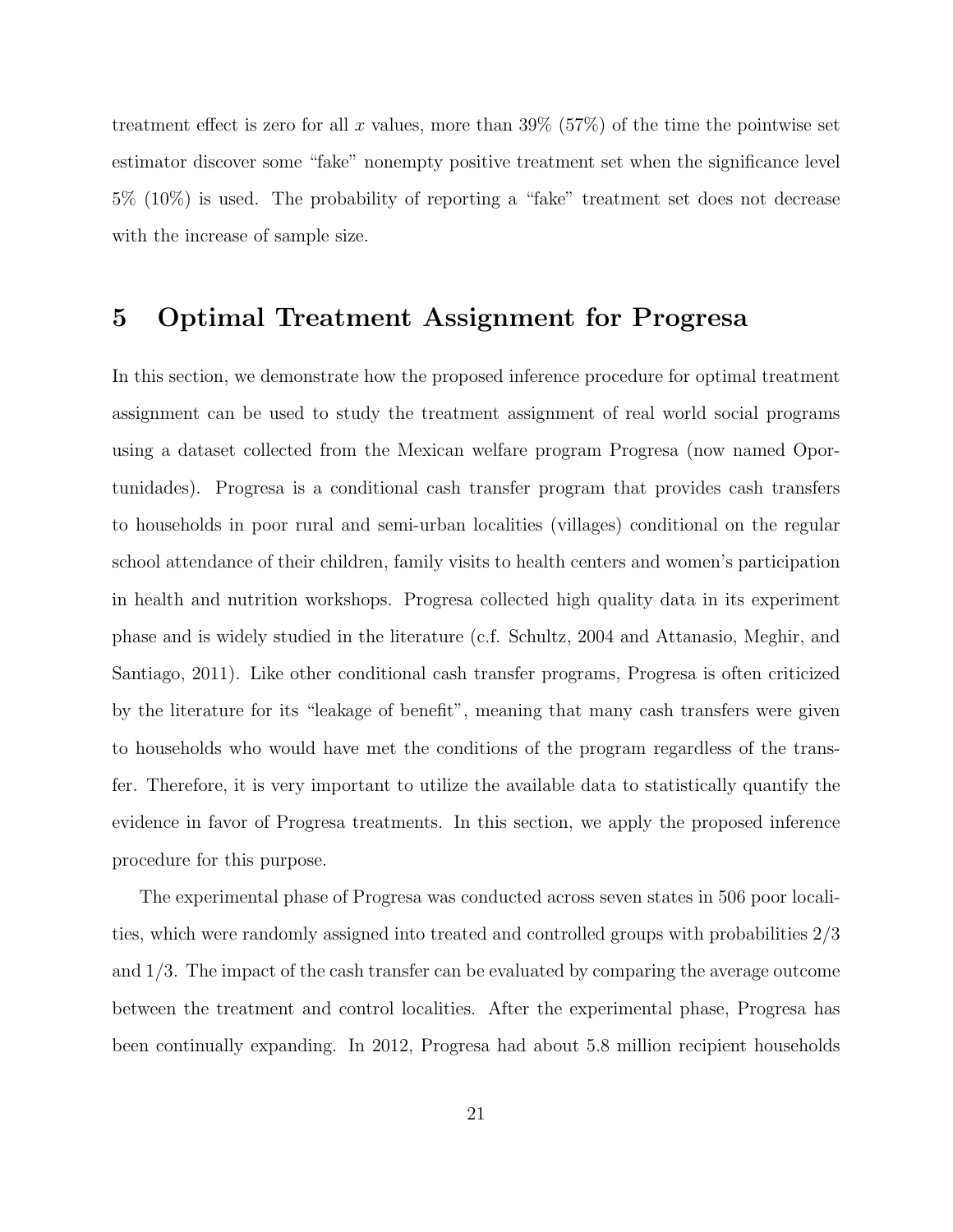in more than 187,000 localities. The dataset we use for analysis focuses on the educational program of Progresa and is originally from Attanasio, Meghir, and Santiago (2011). We look at boys 10-14 years old. Table 2 reports some summary statistics of the dataset. We see that although schooling is compulsory in Mexico through high school (preparatoria), it is common for children not to attend school regularly in rural areas of Mexico during the late '90s. The attendance rate drops sharply when children reach 12 years old and are ready to enter secondary school. It has been documented in the literature that the school attendance rate for children at secondary school age is negatively correlated to households' distance to closest secondary school. As a result, we use information on households' log distance to secondary school in 1998 and children's age to estimate the average treatment effect of Progresa on school attendance. We then quantify the statistical evidence of treating different individual households.

In the upper panel of Figure 2 we estimate the average school attendance in both treatment and control villages in October 1998. We split the sample using the discrete covariate age. Then we estimate average school attendance conditional on log distance by local linear estimation with Epanechnikov kernel and the rule-of-thumb bandwidth described in Section 4. We see from the graphs that the school attendance rates drop with both age and households' distance to closest secondary school. The graph shows that the leakage of benefit is more of an issue for households with younger children (for example, households with 10 year-olds) and households living closer to secondary school (for example, households living within 2-km distance to closest secondary school).

The lower panel of Figure 2 reports the studentized conditional average treatment effect estimate as well as the proposed confidence region for optimal treatment set. First, notice that the shape of the studentized CATE estimates in the bottom panel is different from the vertical difference between the treatment and control estimates in the upper panel. This is because a large CATE estimate for households very far away from nearest secondary school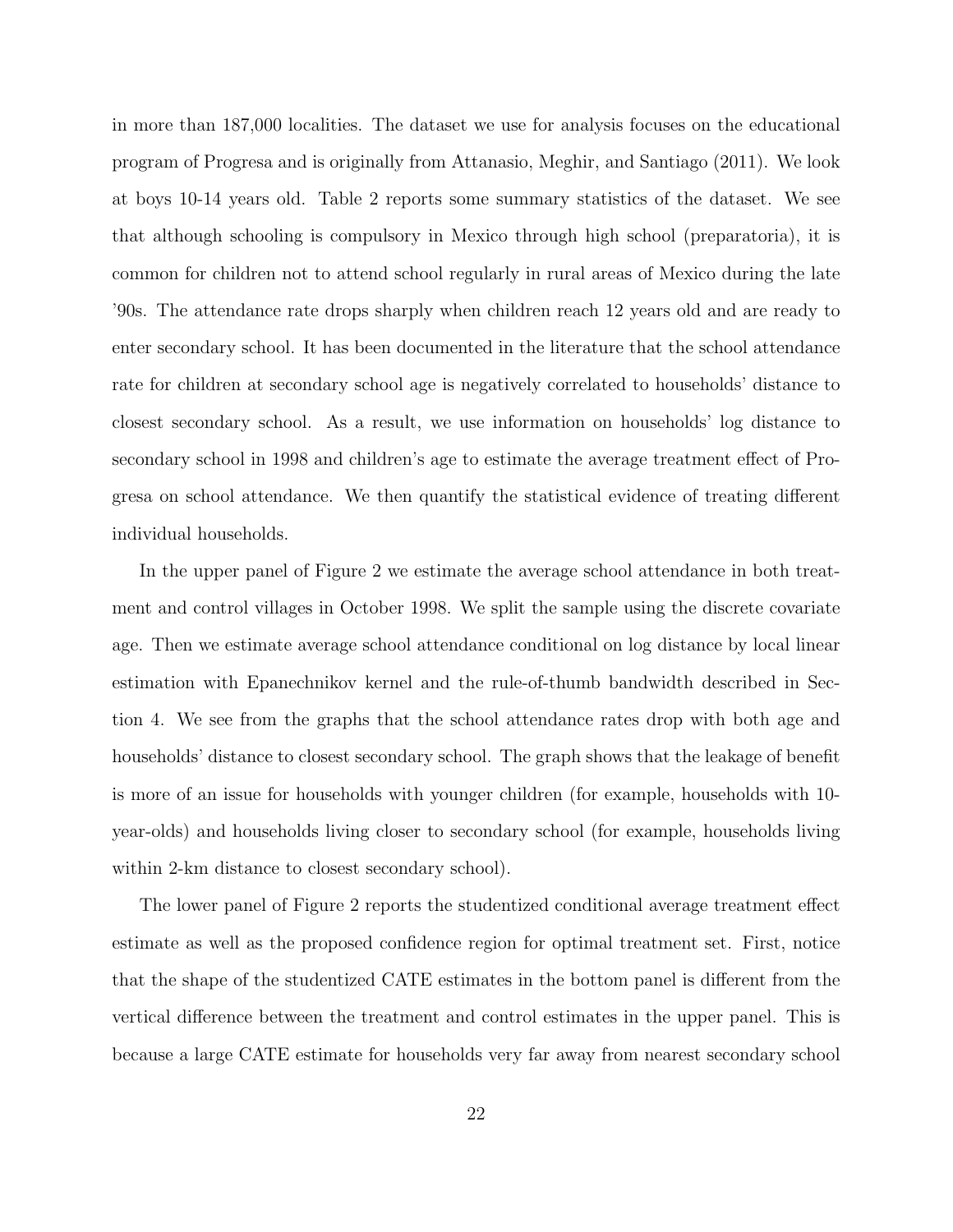may be mitigated by its large standard error, since the log distance is still right-skewed in the dataset and has a small density for really large values. Second, since households living in the same locality may not be independent, we modify the inference of optimal treatment assignment described in Section 3 to account for data clustering. Use  $i = 1, 2, ..., N$  to denote individuals and  $j = 1, 2, ..., J$  localities in Progresa. To account for potential within-locality dependence, we substitute the multiplier processes used in (8) by  $\hat{m}_0^{**}(x)$  and  $\hat{m}_1^{**}(x)$  with

$$
\hat{m}_l^{**}(x) \equiv \frac{\sum_{1 \le i \le n, D_i = l} \eta_j \hat{\varepsilon}_{ij} K((X_{ij} - x)/h_l)}{\sum_{1 \le i \le n, D_i = l} K((X_{ij} - x)/h_l)}, \quad l = 0, 1,
$$

where  $\eta_1, \ldots, \eta_J$  are i.i.d. standard normal random variables drawn independently of the data. The critical value is then taken to be the  $1 - \alpha$  quantile of the empirical distribution of the supremum estimator described in (8).<sup>5</sup>

Our proposed confidence region for optimal treatment set is outlined in blue in the lower panel of Figure 2. With probability larger than 95%, every child included in the confidence region is expected to increase regular school attendance as a result of the transfer. From the figure, we see that there is insufficient evidence in the data for treating the 10-yearolds. The same holds for 11-14 year olds in households living close to secondary school. Households who live very far away from a secondary school are sometimes also excluded from the confidence region due to the lack of statistical precision at the right tail of the log distance distribution where data is sparse. This problem of lack of inference precision for underrepresented populations could be solved if these groups were given a higher sampling

<sup>&</sup>lt;sup>5</sup>This modified version with multiplier  $\eta_j$  that is fixed within a cluster can be viewed as corresponding to the wild cluster bootstrap discussed in Cameron, Gelbach, and Miller (2008) in a parametric context, extended to the local linear nonparametric estimator used here, and with a different multiplier weight (the terms "wild bootstrap" and "multiplier bootstrap" appear to be used interchangeably in the literature). We conjecture that, as with other settings with nonparametric smoothing, accounting for dependence is not technically necessary under conventional asymptotics, but will lead to substantial finite sample improvement.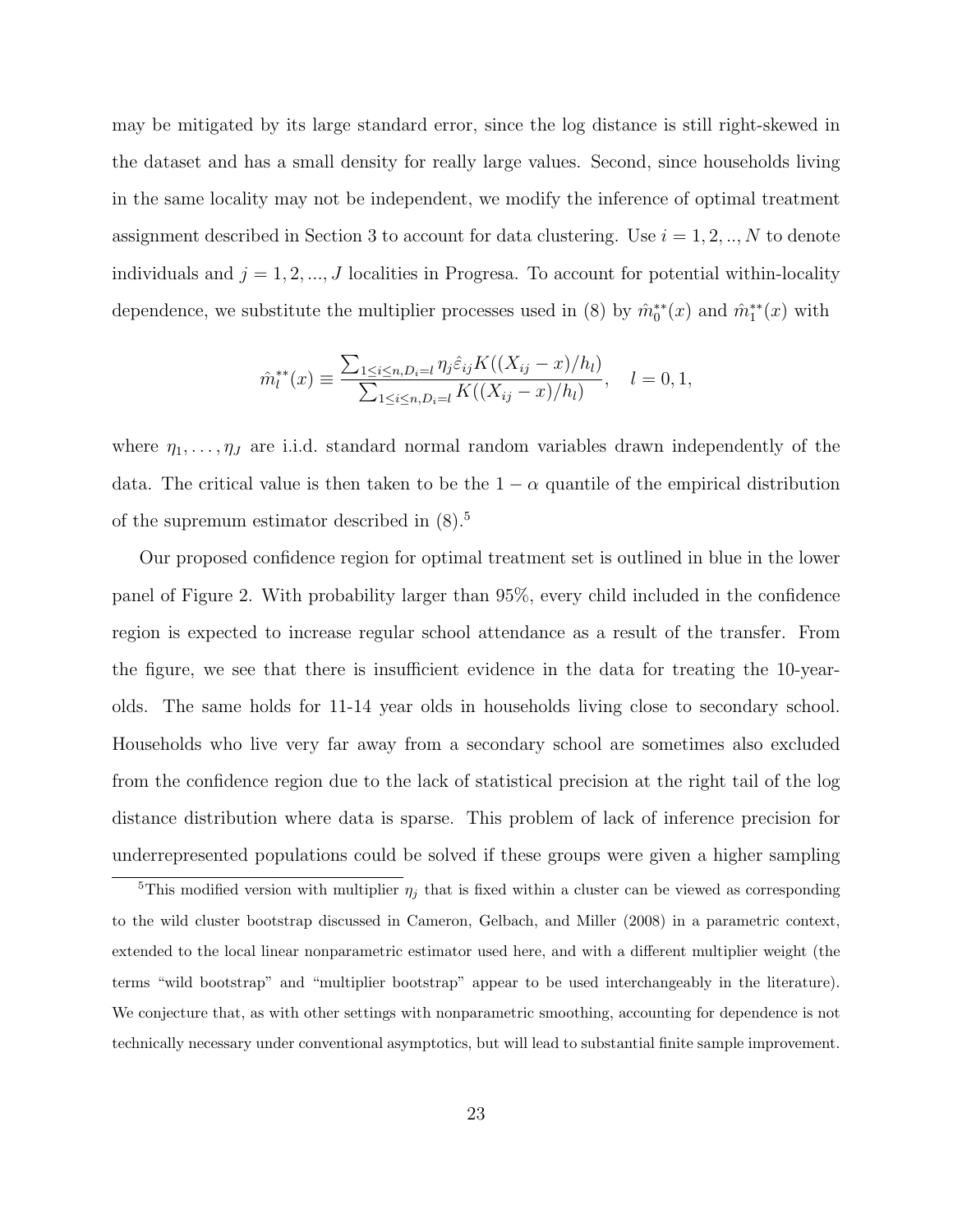weights in the experimental phase of a social program.

Strictly speaking, both the true (unknown) optimal treatment set and its confidence region plotted in Figure 2 are two-dimensional. The confidence region is the joint of the blue intervals in all five bottom graphs. Therefore the step-down refined critical values are the same in each of the five graphs. If, instead, policy makers would like to control the error rate of treatment assignment separately for children of different age cohorts, the confidence region would be single-dimensional and the step-down critical values would vary by age group. In Figure 3 we report such single-dimensional confidence regions. We notice that the blue intervals in each graphs of Figure 3 are wider than their counterparts in Figure 2. Also, interestingly, the step-down refinement for critical value calculation improves the inference significantly for the group of 12-year-olds.

## 6 Conclusion

This paper formulates the problem of forming a confidence region for treatment rules that would be optimal given full knowledge of the distribution of outcomes in the population. We have proposed a solution to this problem by pointing out a relationship between our notion of a confidence region for this problem and a multiple hypothesis testing problem. The resulting confidence regions provide a useful complement to the statistical treatment rules proposed in the literature based on other formulations of treatment as a statistical decision rule. Just as one typically reports confidence intervals in addition to point estimates in other settings, we recommend that the confidence regions proposed here be reported along with the statistical treatment rule resulting from a more liberal formulation of the treatment problem. In this way, readers can assess for which subgroups there is a preponderence of empirical evidence in favor of treatment.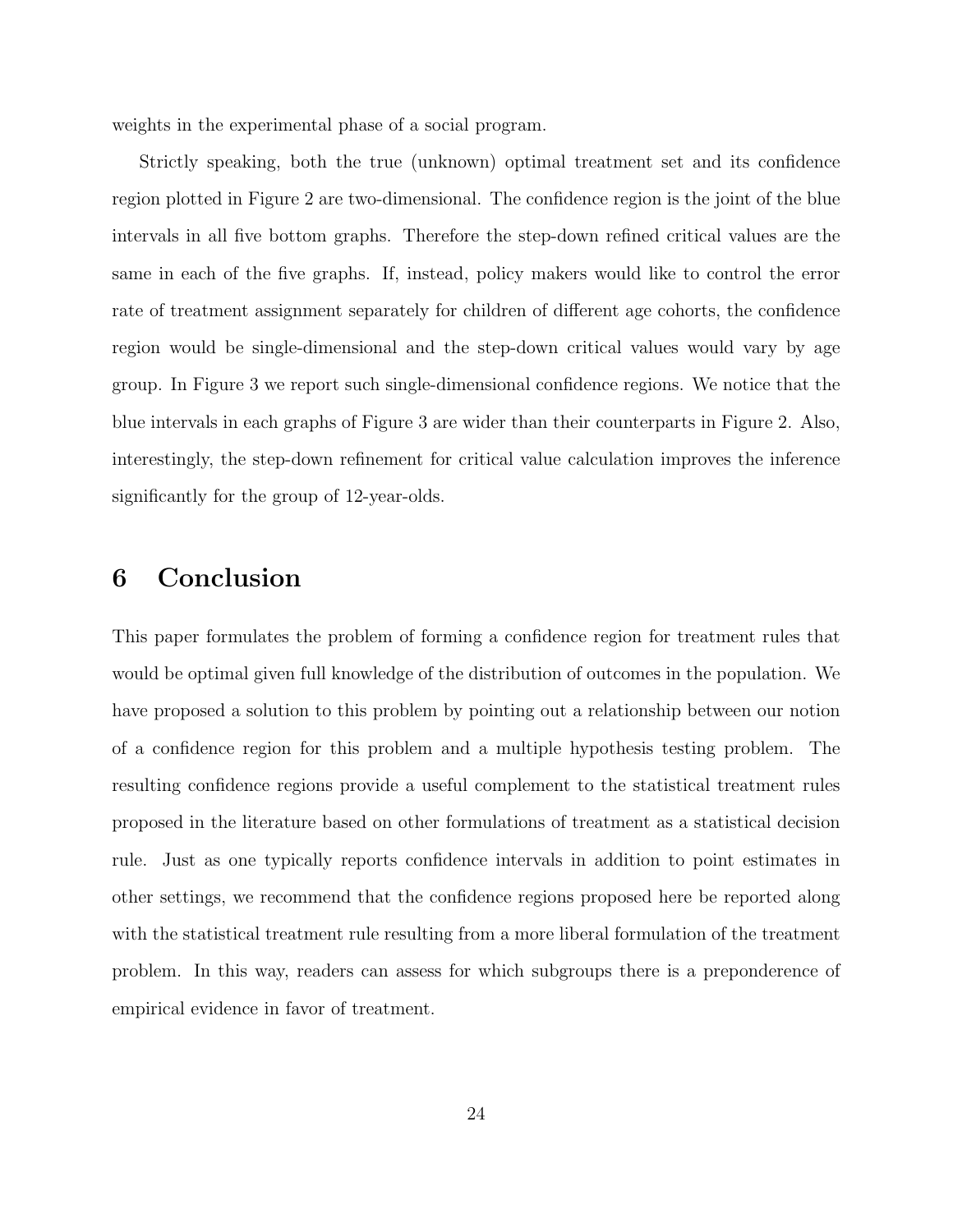# References

- Anderson, M. L. (2008): "Multiple Inference and Gender Differences in the Effects of Early Intervention: A Reevaluation of the Abecedarian, Perry Preschool, and Early Training Projects," Journal of the American Statistical Association, 103, 1481–1495.
- Attanasio, O. P., C. Meghir, and A. Santiago (2011): "Education Choices in Mexico: Using a Structural Model and a Randomized Experiment to Evaluate PROGRESA," Review of Economic Studies, 79, 37–66.
- BHATTACHARYA, D., AND P. DUPAS (2012): "Inferring welfare maximizing treatment assignment under budget constraints," Journal of Econometrics, 167(1), 168–196.
- Cameron, A. C., J. B. Gelbach, and D. L. Miller (2008): "Bootstrap-Based Improvements for Inference with Clustered Errors," Review of Economics and Statistics, 90(3), 414–427.
- Chernozhukov, V., H. Hong, and E. Tamer (2007): "Estimation and Confidence Regions for Parameter Sets in Econometric Models," Econometrica, 75(5), 1243–1284.
- Chernozhukov, V., S. Lee, and A. M. Rosen (2011): "Intersection bounds: estimation and inference," Arxiv preprint arXiv:0907.3503.
- Claeskens, G. (2003): "Bootstrap confidence bands for regression curves and their derivatives," The Annals of Statistics, 31(6), 1852–1884.
- Crump, V. J. Hotz, G. W. Imbens, and O. A. Mitnik (2008): "Nonparametric Tests for Treatment Effect Heterogeneity.," Review of Economics and Statistics, 90(3), 389–405.
- DEHEJIA, R. H. (2005): "Program evaluation as a decision problem," *Journal of Econo*metrics, 125(12), 141–173.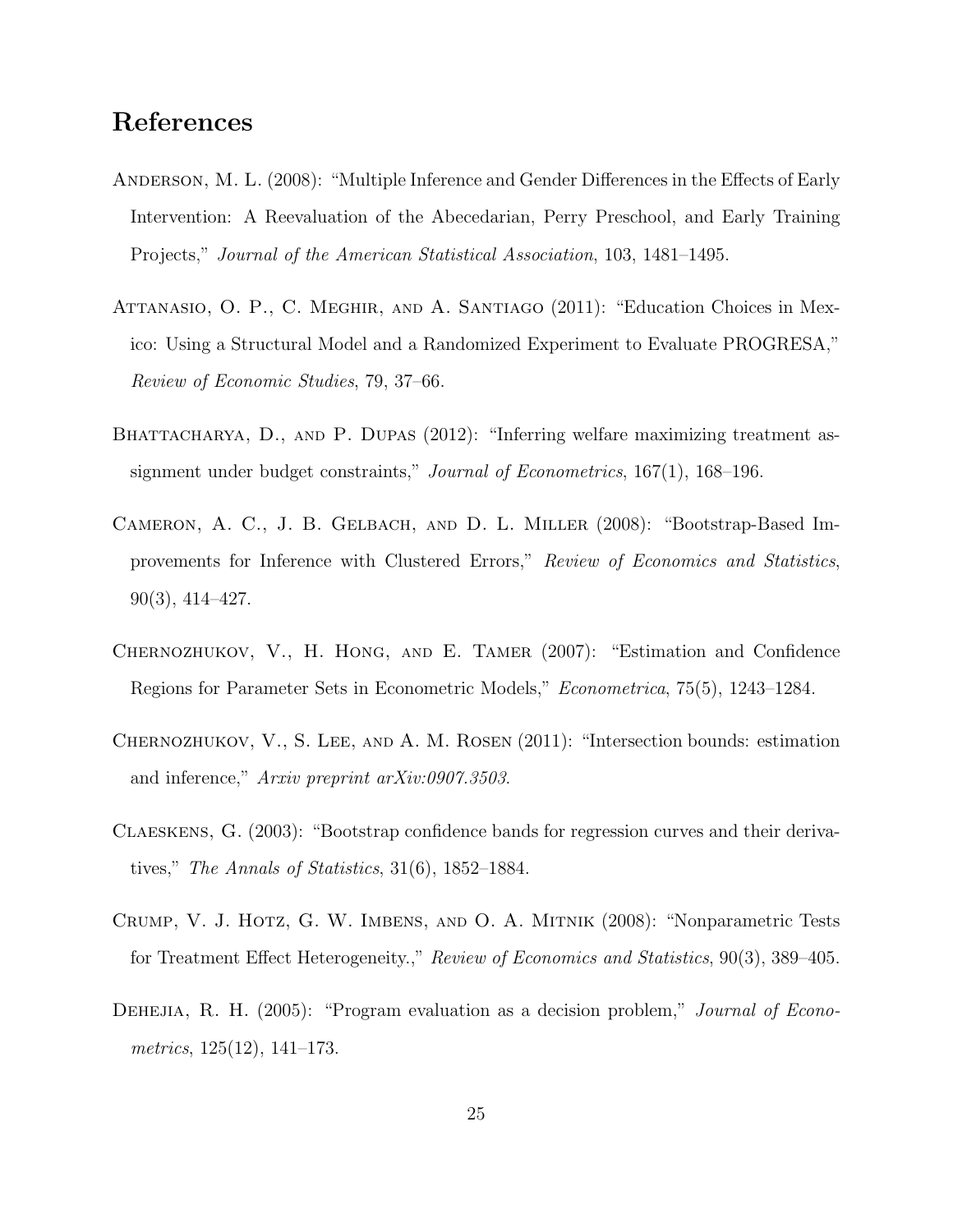- FAN, J., AND I. GIJBELS (1996): Local Polynomial Modelling and Its Applications. Chapman and Hall/CRC.
- Hahn, J., K. Hirano, and D. Karlan (2011): "Adaptive Experimental Design Using the Propensity Score," Journal of Business  $\mathscr B$  Economic Statistics, 29, 96–108.
- Hayfield, T., and J. S. Racine (2008): "Nonparametric Econometrics: The np Package," Journal of Statistical Software, 27, 5.
- HIRANO, K., AND J. R. PORTER (2009): "Asymptotics for Statistical Treatment Rules," Econometrica, 77(5), 1683–1701.
- HOLM, S. (1979): "A Simple Sequentially Rejective Multiple Test Procedure," Scandinavian Journal of Statistics, 6(2), 65–70.
- Hotz, V. J., G. W. Imbens, and J. H. Mortimer (2005): "Predicting the efficacy of future training programs using past experiences at other locations," Journal of Econometrics, 125, 241–270.
- Kasy, M. (2013): "Why Experimenters Should Not Randomize, and What They Should Do Instead," working paper.
- LEE, S., AND A. M. SHAIKH (2013): "Multiple Testing and Heterogeneous Treatment Effects: Re-evaluating the Effect of PROGRESA on School Enrollment," Journal of Applied Econometrics.
- Manski, C. F. (2004): "Statistical Treatment Rules for Heterogeneous Populations," Econometrica, 72(4), 1221–1246.
- Neumann, M. H., and J. Polzehl (1998): "Simultaneous bootstrap confidence bands in nonparametric regression," Journal of Nonparametric Statistics, 9(4), 307–333.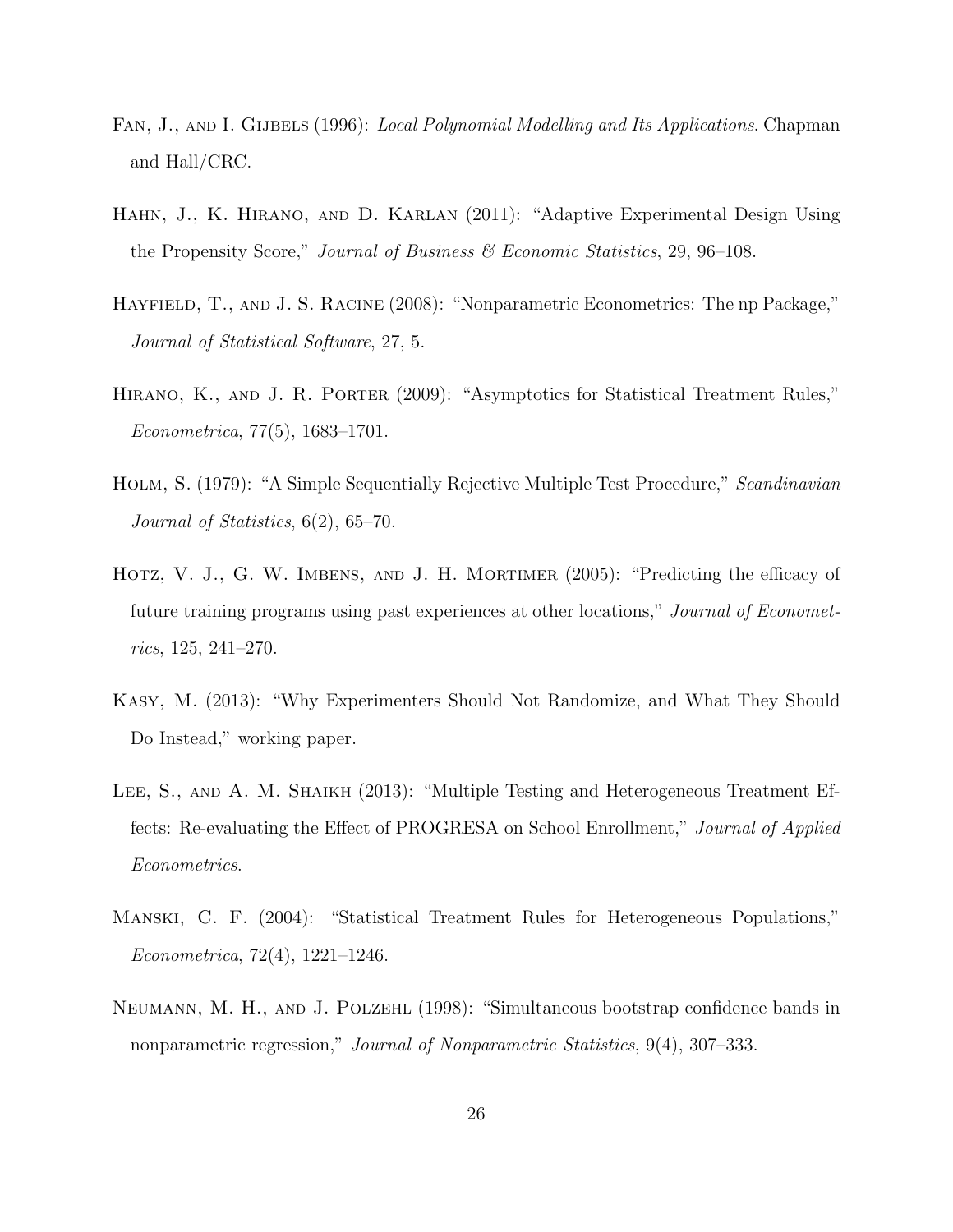- ROMANO, J. P., AND A. M. SHAIKH (2010): "Inference for the Identified Set in Partially Identified Econometric Models," Econometrica, 78(1), 169–211.
- Romano, J. P., and M. Wolf (2005): "Exact and Approximate Stepdown Methods for Multiple Hypothesis Testing," *Journal of the American Statistical Association*, 100(469), 94–108.
- SCHULTZ, T. P. (2004): "School subsidies for the poor: evaluating the Mexican Progresa poverty program," Journal of Development Economics, 74, 199–250.
- STOYE, J. (2009): "Minimax regret treatment choice with finite samples," *Journal of Econo*metrics,  $151(1)$ , 70–81.
- TETENOV, A. (2012): "Statistical treatment choice based on asymmetric minimax regret criteria," Journal of Econometrics,  $166(1)$ ,  $157-165$ .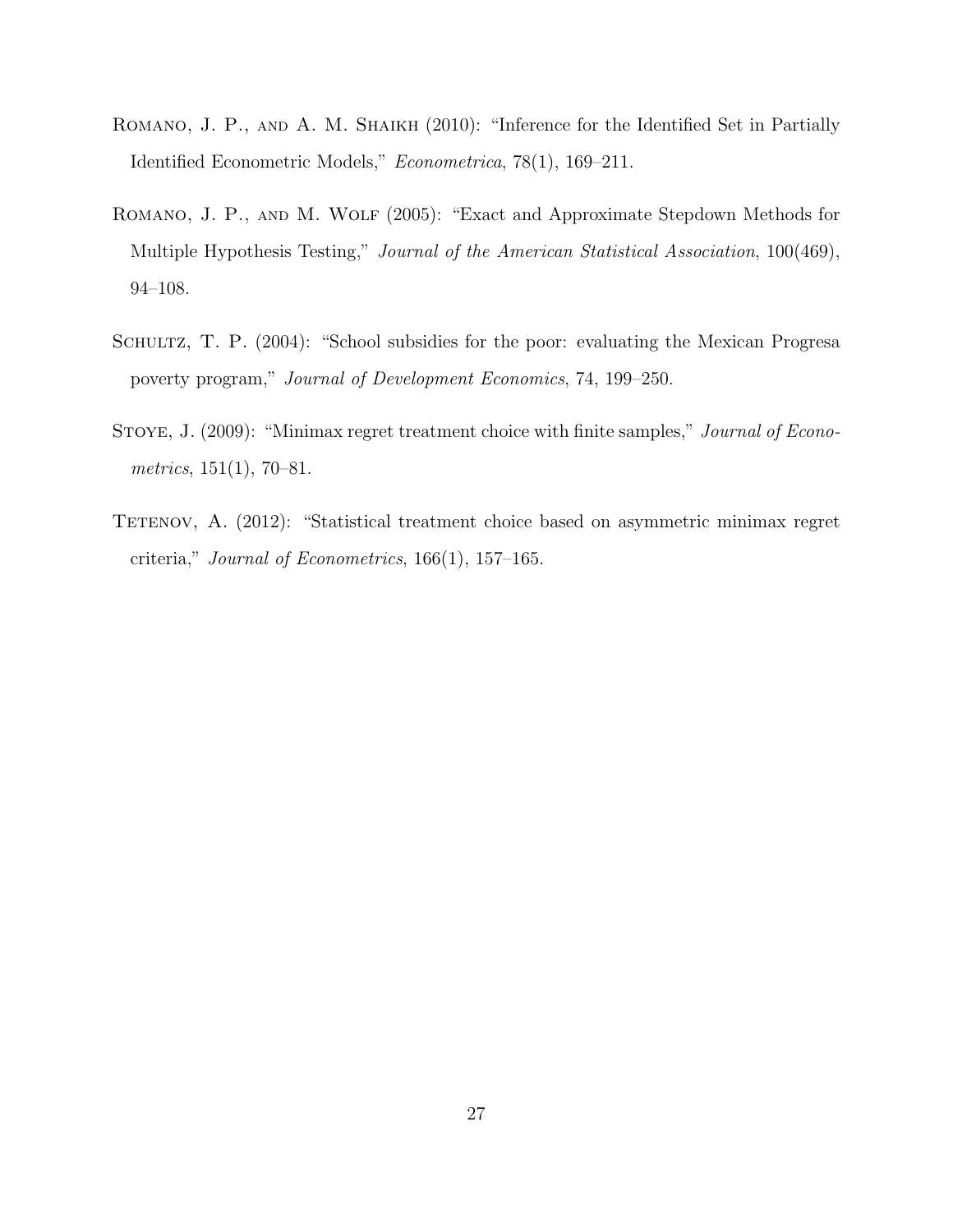|  |  |  |  |  |  | Table 1: Size and Power Properties of Treatment Sets |  |
|--|--|--|--|--|--|------------------------------------------------------|--|
|--|--|--|--|--|--|------------------------------------------------------|--|

|                                                       |                         | PW, $\alpha = 0.05$                             |                         |                | Uniform, $\alpha = 0.05$    |           | PW, $\alpha = 0.1$ |        |                         |               | Uniform, $\alpha = 0.1$     |        |
|-------------------------------------------------------|-------------------------|-------------------------------------------------|-------------------------|----------------|-----------------------------|-----------|--------------------|--------|-------------------------|---------------|-----------------------------|--------|
|                                                       | EFER FHR                |                                                 | EFER FHR                |                | EFER-FHR-                   |           | EFER FHR           |        | EFER FHR                |               | EFER-FHR-                   |        |
|                                                       |                         |                                                 |                         |                | <b>SD</b>                   | <b>SD</b> |                    |        |                         |               | SD                          | SD     |
|                                                       | $\left(1\right)$        | (2)                                             | $\left( 3\right)$       | (4)            | $\left( 5\right)$           | (6)       | $\left( 7\right)$  | (8)    | (9)                     | (10)          | (11)                        | (12)   |
|                                                       |                         | DGP1: $t(x) \geq 0$ for all $x \in \mathcal{X}$ |                         |                |                             |           |                    |        |                         |               |                             |        |
| $N = 250$                                             | $0^*$                   | 0.9763                                          | $0^*$                   | $0.9150$ $0^*$ |                             | 0.9688    | $0^*$              | 0.9863 | $0^*$                   | $0.9431$ $0*$ |                             | 0.9824 |
| $N = 500$                                             | $0^*$                   | 0.9798                                          | $0^*$                   | $0.9289$ $0*$  |                             | 0.9747    | $0^*$              | 0.9899 | $0^*$                   | $0.9520~0*$   |                             | 0.9876 |
| $N = 1000$                                            | $0^*$                   | 0.9854                                          | $0^*$                   | $0.9391$ $0^*$ |                             | 0.9824    | $0^*$              | 0.9921 | $0^*$                   | $0.9590~0*$   |                             | 0.9904 |
| DGP2: $t(x) \geq 0$ only for some $x \in \mathcal{X}$ |                         |                                                 |                         |                |                             |           |                    |        |                         |               |                             |        |
| $N = 250$                                             |                         | 0.1120 0.8974                                   | 0.0000                  |                | 0.6630 0.0000 0.7417        |           | 0.2280 0.9180      |        |                         |               | 0.0000 0.7159 0.0080 0.7859 |        |
| $N = 500$                                             |                         | 0.1180 0.9330                                   |                         |                | 0.0000 0.7681 0.0000 0.8174 |           | 0.2400 0.9423      |        |                         |               | 0.0000 0.8042 0.0080 0.8500 |        |
| $N = 1000$                                            |                         | 0.1140 0.9547                                   |                         |                | 0.0000 0.8418 0.0000 0.8740 |           | 0.1900 0.9637      |        |                         |               | 0.0000 0.8662 0.0040 0.8966 |        |
|                                                       |                         | DGP3: $t(x) = 0$ for all $x \in \mathcal{X}$    |                         |                |                             |           |                    |        |                         |               |                             |        |
| $N = 250$                                             | $0.3960$ / <sup>#</sup> |                                                 | $0.0740$ / <sup>#</sup> |                | $0.0740$ / <sup>#</sup>     |           | 0.5720             | $/$ #  | $0.1400$ / <sup>#</sup> |               | 0.1400                      | $/$ #  |
| $N = 500$                                             | $0.4400$ / <sup>#</sup> |                                                 | $0.0620$ / <sup>#</sup> |                | $0.0620$ / <sup>#</sup>     |           | 0.6100             | /#     | $0.1200$ / <sup>#</sup> |               | 0.1200                      | 7#     |
| $N = 1000$                                            | 0.4640                  | 7#                                              | 0.0520                  | 7#             | 0.0520                      | 7#        | 0.6800             | /#     | 0.1000                  | 7#            | 0.1000                      | /#     |
|                                                       |                         |                                                 |                         |                |                             |           |                    |        |                         |               |                             |        |

Note: ∗, EFER is equal to 0 by construction for DGP 1 since the set where the null hypothesis is false is the support of  $\boldsymbol{X}.$ 

#, the proportion of false hypotheses rejected is not defined in DGP 3 since the set where the null hypothesis is false has by construction measure zero.

| Age | Sample Size |                   |                            | Attendance Rate   | Years of Education          |                           |  |
|-----|-------------|-------------------|----------------------------|-------------------|-----------------------------|---------------------------|--|
|     |             | Control Treatment |                            | Control Treatment |                             | Control Treatment         |  |
| -10 | 644         | 1121              | $0.95(0.21)$ 0.96 $(0.20)$ |                   | $3.12(1.04)$ $3.26(0.97)$   |                           |  |
| 11  | 652         | 1096              | $0.94(0.24)$ $0.95(0.21)$  |                   | $3.98(1.20)$ 4.04 (1.23)    |                           |  |
| 12  | 700         | 1192              | $0.83(0.37)$ 0.89 $(0.31)$ |                   | 4.83 $(1.41)$ 4.84 $(1.43)$ |                           |  |
| 13  | 658         | 1024              | $0.78(0.42)$ 0.83 $(0.38)$ |                   |                             | $5.44(1.56)$ $5.58(1.57)$ |  |
| -14 | 673         | 1065              | $0.61(0.49)$ 0.73 $(0.44)$ |                   |                             | $6.07(1.71)$ $6.22(1.73)$ |  |

Table 2: Summary Statistics

Note: Standard deviations are reported in the parentheses.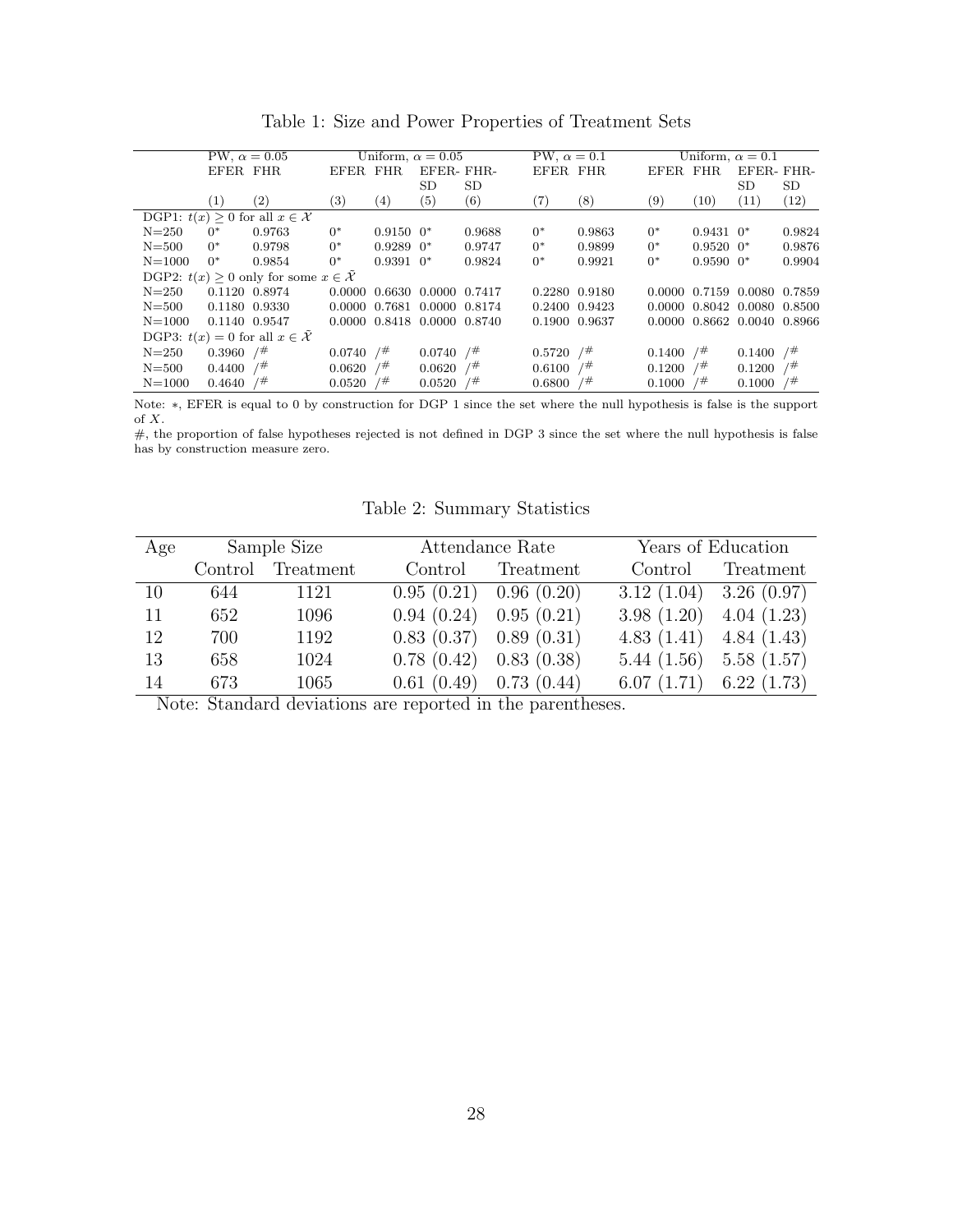

Figure 1: CATE Estimates, Critical Values, and Treatment Sets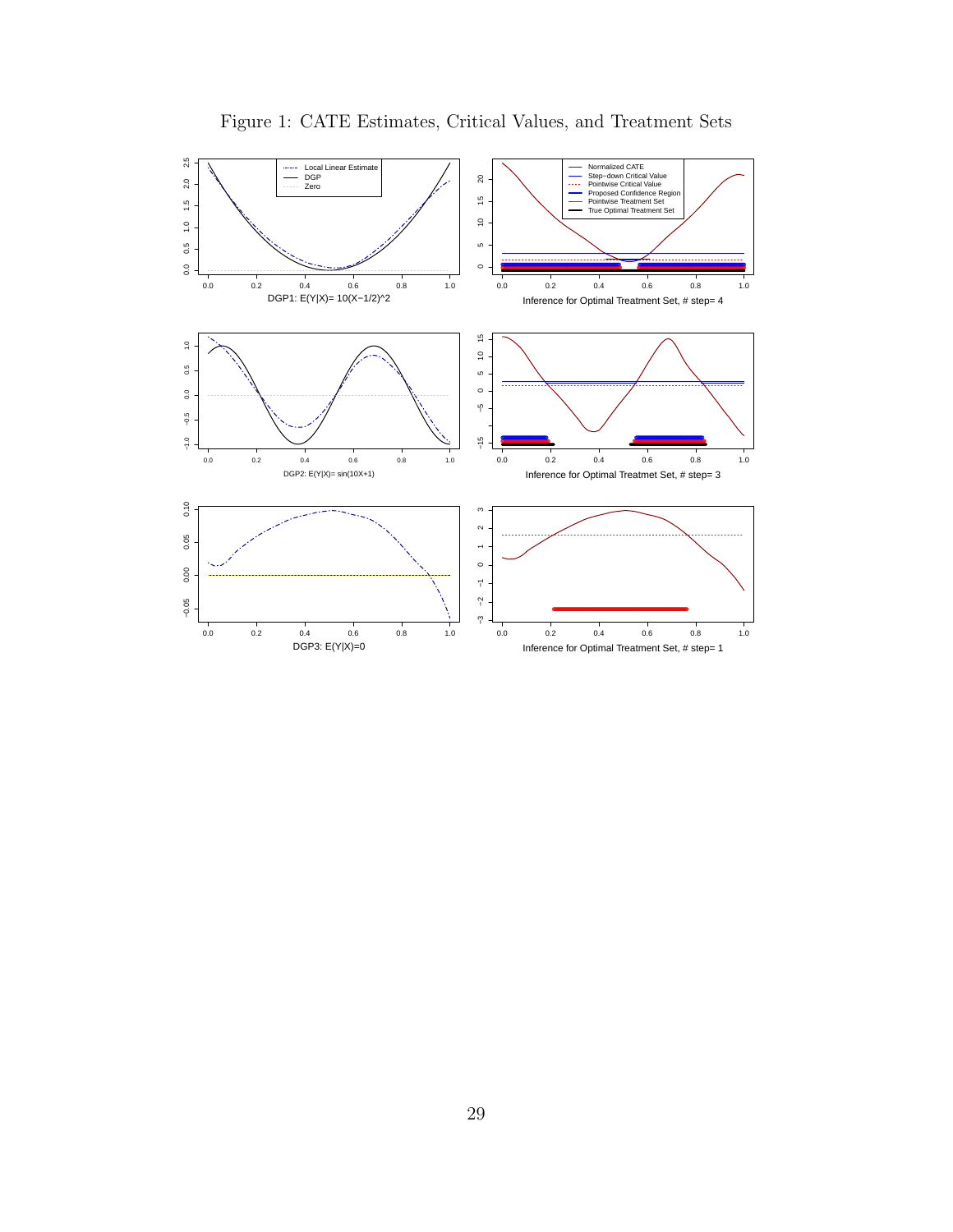

Figure 2: 2-Dimensional Confidence Region of the Optimal Treatment Set

Note: N-CATE denotes the conditional average treatment effect estimates normalized by standard errors; SD-CV are critical values following the step-down procedure; PW-CV is the pointwise critical value 1.645 for 5% one-sided tests; CR is the proposed confidence region for optimal treatment set; PW-Set is the treatment set calculated from the pointwise testing problem.